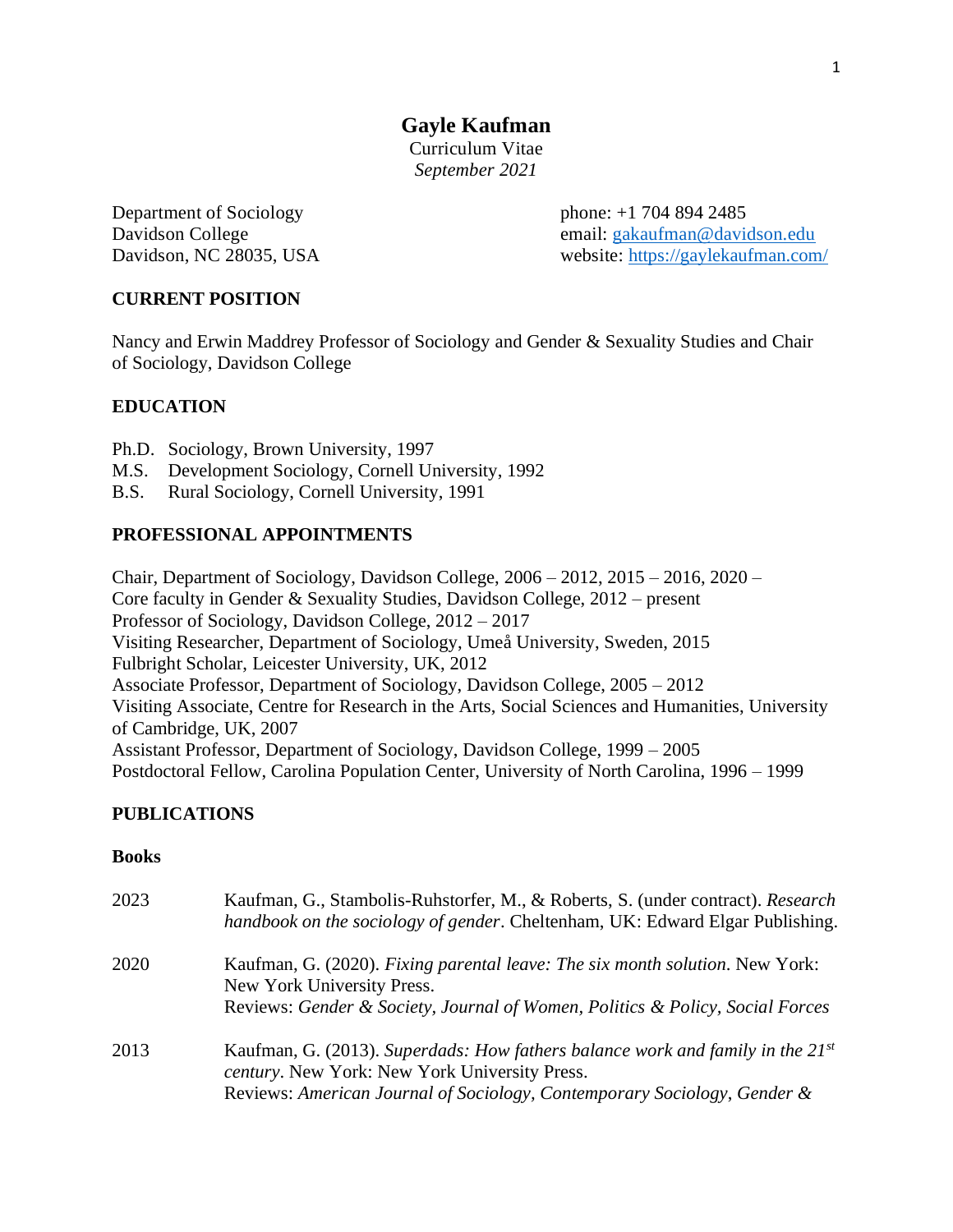*Society, Journal of Gender Studies*, *Men and Masculinities*, *Choice, Teachers College Record*

## **Peer-Reviewed Journal Articles**

- 2021 Taniguchi, H., & Kaufman, G. (2021). Family, collectivism, and loneliness from a cross-country perspective. *Applied Research in Quality of Life*. <https://doi.org/10.1007/s11482-021-09978-8>
- 2021 Mize, T. D., Kaufman, G., and Petts, R. J. (2021). Visualizing shifts in gendered parenting attitudes during COVID-19. *Socius*. Online first <https://journals.sagepub.com/doi/full/10.1177/23780231211013128>
- 2021 Kaufman, G., & Compton, D. (2021). Attitudes toward LGBT marriage and legal protections post-Obergefell. *Sexuality Research and Social Policy, 18*, 321-330. <https://doi.org/10.1007/s13178-020-00460-y>
- 2021 Kaufman, G., and Bair, M.\* (2021). Attitudes toward working mothers and workoriented fathers in the U.S. *Journal of Family Issues, 42*(3), 650-670. [https://doi.org/10.1177/0192513X20929069](https://doi.org/10.1177%2F0192513X20929069)
- 2020 Kaufman, G., and Petts, R. J. (2020). Gendered parental leave policies among Fortune 500 companies. *Community, Work & Family*. <https://doi.org/10.1080/13668803.2020.1804324>
- 2020 Taniguchi, H., & Kaufman, G. (2020). Sharing the load: Housework, joint decisionmaking, and marital quality in Japan. *Journal of Family Studies*. <https://doi.org/10.1080/13229400.2020.1769707>
- 2020 Bair, M.\*, & Kaufman, G. (2020). Gender, LGB status, and attitudes toward traditional wedding practices. *The Social Science Journal*. <https://doi.org/10.1080/03623319.2020.1744953>
- 2019 Kaufman, G., & Taniguchi, H. (2019). Gender equality and work-family conflict from a cross-national perspective. *International Journal of Comparative Sociology, 60*(6), 385- 408.<https://journals.sagepub.com/doi/10.1177/0020715219893750>
- 2019 Taniguchi, H., & Kaufman, G. (2019). Attitudes toward married persons' surnames in 21st century Japan. *Gender Issues*. [https://link.springer.com/article/10.1007/s12147-019-](https://link.springer.com/article/10.1007/s12147-019-09245-z) [09245-z](https://link.springer.com/article/10.1007/s12147-019-09245-z)
- 2019 Kaufman, G., & Grönlund, A. (2019). Displaying parenthood, (un)doing gender: Parental leave, daycare, and working time adjustments in Sweden and the UK. *Families, Relationships and Societies*. <https://doi.org/10.1332/204674319X15683716957916>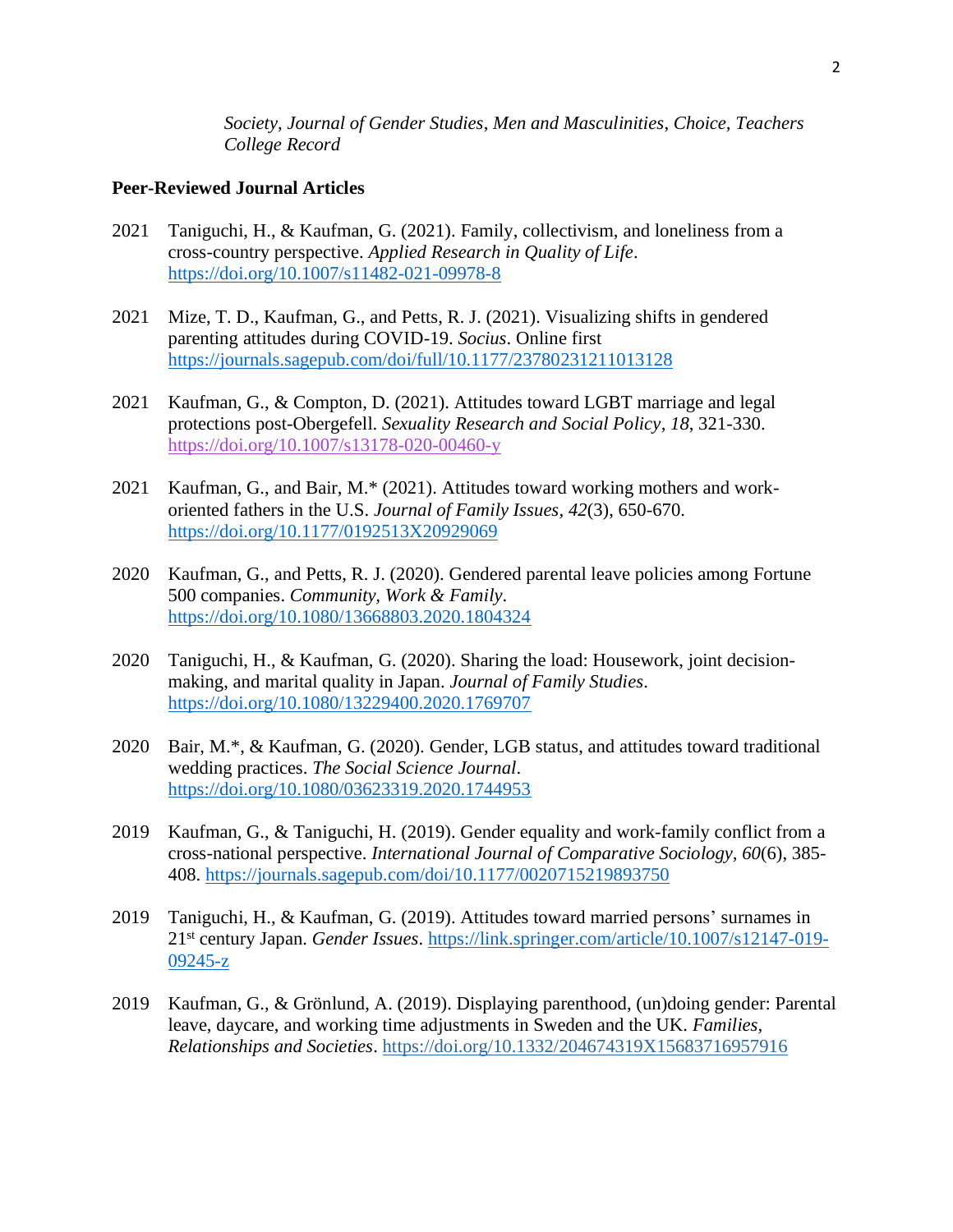- 2019 Taniguchi, H., & Kaufman, G. (2019). Self-construal, social support, and loneliness in Japan. *Applied Research in Quality of Life, 14*(4), 941-960.
- 2018 Kaufman, G. (2018). Barriers to equality: Why British fathers do not use parental leave. *Community, Work, and Family, 21*(3), 310-325.
- 2017 Kaufman, G., & Almqvist, A. -L. (2017). The role of partners and workplaces in British and Swedish men's parental leave decisions. *Men and Masculinities, 20*(5), 533-551.
- 2017 Taniguchi, H., & Kaufman, G. (2017). Filial norms, coresidence, and intergenerational exchange in Japan. *Social Science Quarterly, 98*(5), 1518-1535.
- 2017 Kaufman, G., Bernhardt, E., & Goldscheider, F. (2017). Enduring egalitarianism? Family transitions and gender role attitude change in Sweden. *Journal of Family Issues, 38*(13), 1878-1898.
- 2016 Kaufman, G., & White, D.\* (2016). "For the good of our family": Men's attitudes toward their wives' employment. *Journal of Family Issues, 37*(11), 1585-1610.
- 2015 Kaufman, G., & White, D.\* (2015). What makes a "good job"? Gender role attitudes and job preferences in Sweden. *Gender Issues, 32*(4), 279-294.
- 2015 Kaufman, G., & Bernhardt, E. (2015). Gender, work and childbearing: Couple analysis of work adjustments after the transition to parenthood. *Community, Work, and Family, 18*(1), 1-18.
- 2014 Taniguchi, H., & Kaufman, G. (2014). Gender role attitudes, troubles talk, and marital satisfaction in Japan. *Journal of Social and Personal Relationships, 31*(7), 975-994.
- 2012 Kaufman, G., & Bernhardt, E. (2012). His and her job: What matters most for fertility plans and actual childbearing. *Family Relations, 61*(4), 686-697.
- 2011 Lyonette, C., Kaufman, G., & Crompton, R. (2011). "We both need to work": Maternal employment, childcare and health care in Britain and the U.S. *Work, Employment and Society, 25*(1), 34-50.
- 2010 Kaufman, G., Lyonette, C., & Crompton, R. (2010). Post-birth employment leave among fathers in Britain and the United States. *Fathering, 8*(3), 321-340.
- 2010 Kaufman, G., & Taniguchi, H. (2010). Marriage and happiness in Japan and the United States. *International Journal of Sociology of the Family, 36*(1), 25-48.
- 2009 Goldscheider, F., Kaufman, G., & Sassler, S. (2009). Navigating the "new" marriage market: How attitudes towards partner characteristics shape union formation. *Journal of Family Issues, 30*(6), 719-737.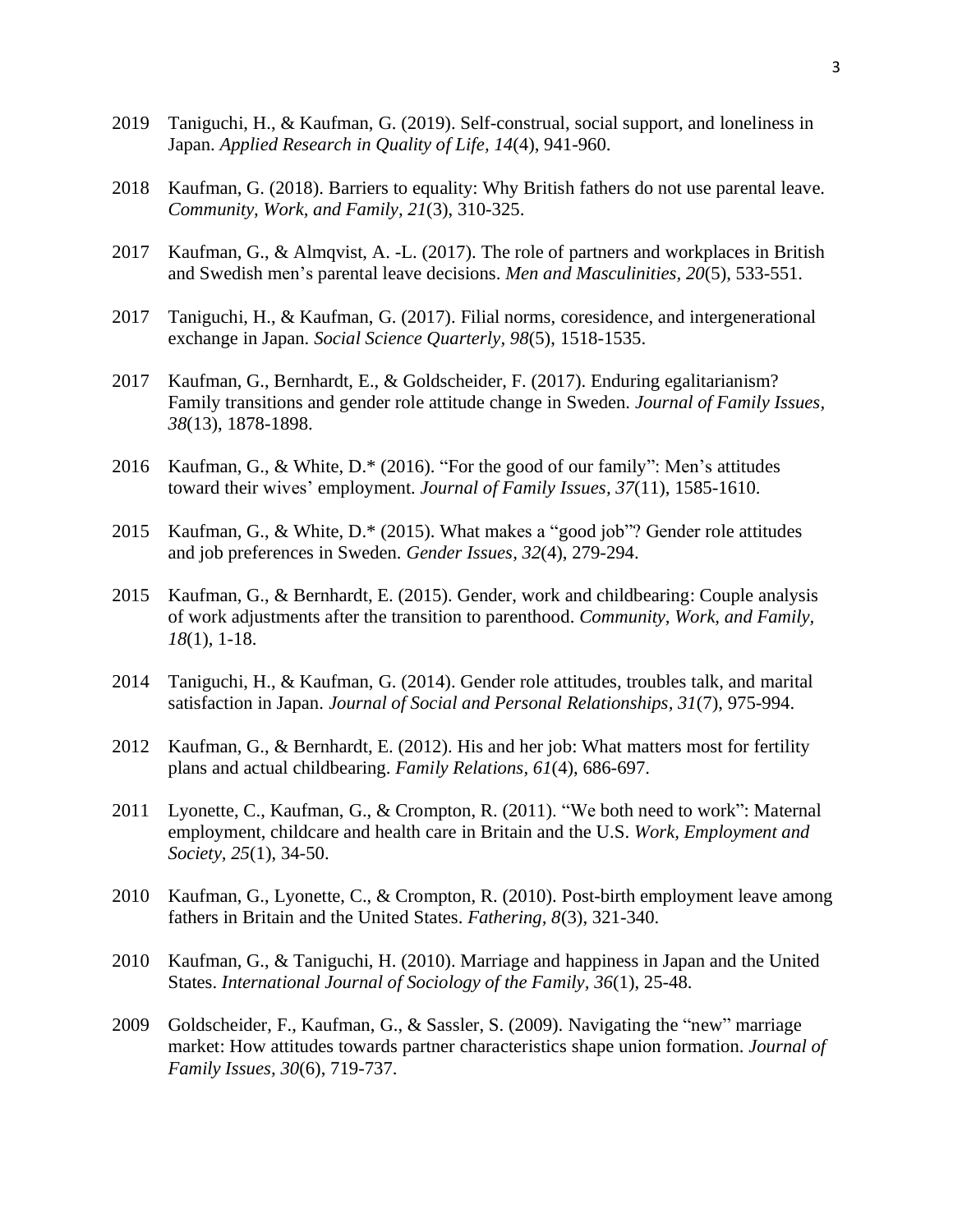- 2009 Kaufman, G., & Taniguchi, H. (2009). Gender and marital happiness in Japan. *International Journal of Sociology of the Family, 35*(1), 69-87.
- 2008 Phua, V. C., & Kaufman, G. (2008). Grandparenting responsibility among elderly Asian Americans: The effects of householder status, ethnicity, and immigration. *Journal of Intergenerational Relationships, 6*(1), 41-59.
- 2007 Kaufman, G., & Goldscheider, F. (2007). Do men "need" a spouse more than women? Perceptions of the importance of marriage for men and women. *The Sociological Quarterly, 48*(1), 29-46.
- 2007 Taniguchi, H., & Kaufman, G. (2007). Belated entry: Gender differences and similarities in the pattern of nontraditional college enrollment. *Social Science Research, 36*(2), 550- 568.
- 2006 Goldscheider, F., & Kaufman, G. (2006). Single parenthood and the double standard. *Fathering, 4*(2), 191-208.
- 2006 Goldscheider, F., & Kaufman, G. (2006). Willingness to stepparent: Attitudes about partners who already have children. *Journal of Family Issues, 27*(10), 1415-1436.
- 2006 Kaufman, G., & Taniguchi, H. (2006). Gender and marital happiness in later life. *Journal of Family Issues, 27*(6), 735-757.
- 2005 Kaufman, G. (2005). Gender role attitudes and college students' work and family expectations. *Gender Issues, 22*(2), 58-71.
- 2005 Taniguchi, H., & Kaufman, G. (2005). Degree completion among nontraditional college students. *Social Science Quarterly, 86*(4), 912-927.
- 2003 Kaufman, G., & Elder, G. H., Jr. (2003). Grandparenting and age identity. *Journal of Aging Studies, 17*(3), 269-282.
- 2003 Kaufman, G., & Phua, V. C. (2003). Is ageism alive in date selection among men? Age requests among gay and straight men in internet personals ads. *The Journal of Men's Studies, 11*(2), 225-235.
- 2003 Phua, V. C., & Kaufman, G. (2003). The crossroads of race and sexuality: Date selection among men in internet 'personals' ads. *Journal of Family Issues, 24*(8), 981- 994.
- 2002 Kaufman, G., & Elder, G. H., Jr. (2002). Revisiting age identity: A research note. *Journal of Aging Studies, 16*(2), 169-176.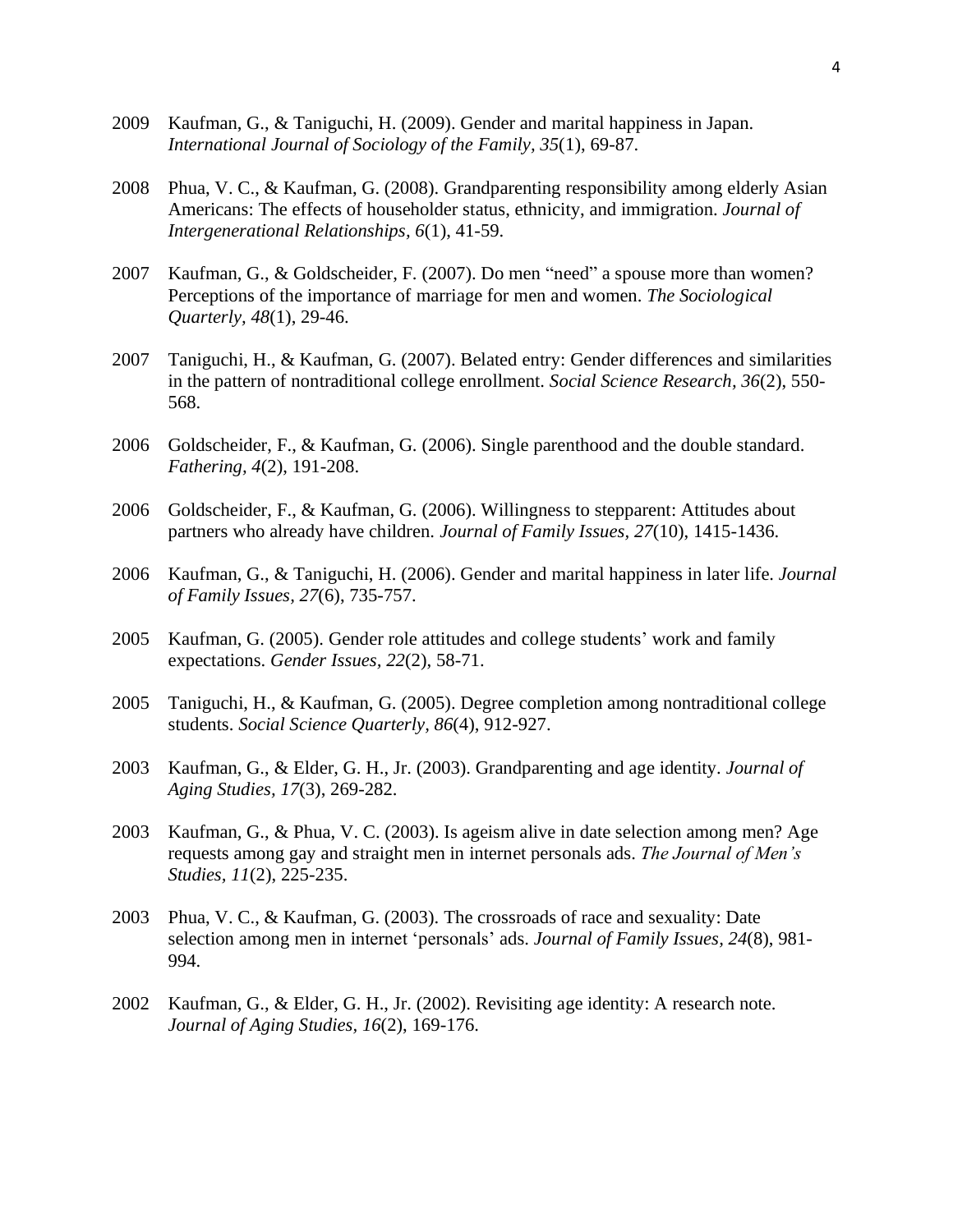- 2001 Phua, V. C., Kaufman, G., & Park, K. S. (2001). Strategic adjustments of elderly Asian Americans: Living arrangements and headship. *Journal of Comparative Family Studies, 32*(2), 263-281. [Reprinted in Ciambrone, D., & Phua, V. C. (Eds.). (2007). *Experiencing aging: A social gerontology reader* (pp. 280-295). Deer Park, NY: Linus Publication Inc.]
- 2000 Kaufman, G. (2000). Do gender role attitudes matter? Family formation and dissolution among traditional and egalitarian men and women. *Journal of Family Issues, 21*(1), 128-144. [Reprinted in Chibucos, T. R., Leite, R. W., & Weis, D. L. (Eds.). (2005). *Readings in family theory* (pp. 225-236). Thousand Oaks: Sage.]
- 2000 Kaufman, G., & Uhlenberg, P. (2000). The influence of parenthood on work effort of married men and women. *Social Forces, 78*(3), 931-947.
- 1999 Kaufman, G. (1999). The portrayal of men's family roles in television commercials. *Sex Roles, 41*(5/6), 439-458.
- 1999 Phua, V. C., & Kaufman, G. (1999). Using the census to profile same-sex cohabitation: A research note. *Population Research and Policy Review, 18*(4), 373-386. [Reprinted in Jacobsen, J., & Zeller, A. (Eds.). (2008). *Queer economics: A reader* (pp. 93-105). New York: Routledge.]
- 1998 Kaufman, G., & Uhlenberg, P. (1998). Effects of life course transitions on the quality of relationships between adult children and their parents. *Journal of Marriage and the Family, 60*(4), 924-938.
- 1998 Kaufman, G. (1998). Sterilisation of married couples: Husband versus wife sterilisation. *Journal of Biosocial Science, 30*(1), 1-14.
- 1997 Kaufman, G. (1997). Men's attitudes toward parenthood. *Population Research and Policy Review, 16*(5), 435-446.
- 1997 White, M. J., & Kaufman, G. (1997). Language usage, social capital, and school completion among immigrants and native-born ethnic groups. *Social Science Quarterly, 78*(2), 385-398.
- 1996 Goldscheider, F. K., & Kaufman, G. (1996). Fertility and commitment: Bringing men back in. *Population and Development Review, 22*(Supplement), 87-99.
- 1996 Kaufman, G., Poston, D. L., Jr., Hirschl, T. A., & Stycos, J. M. (1996). Teenage sexual attitudes in China. *Social Biology, 43*(3-4), 141-154.

\* Undergraduate student

#### **Book Chapters**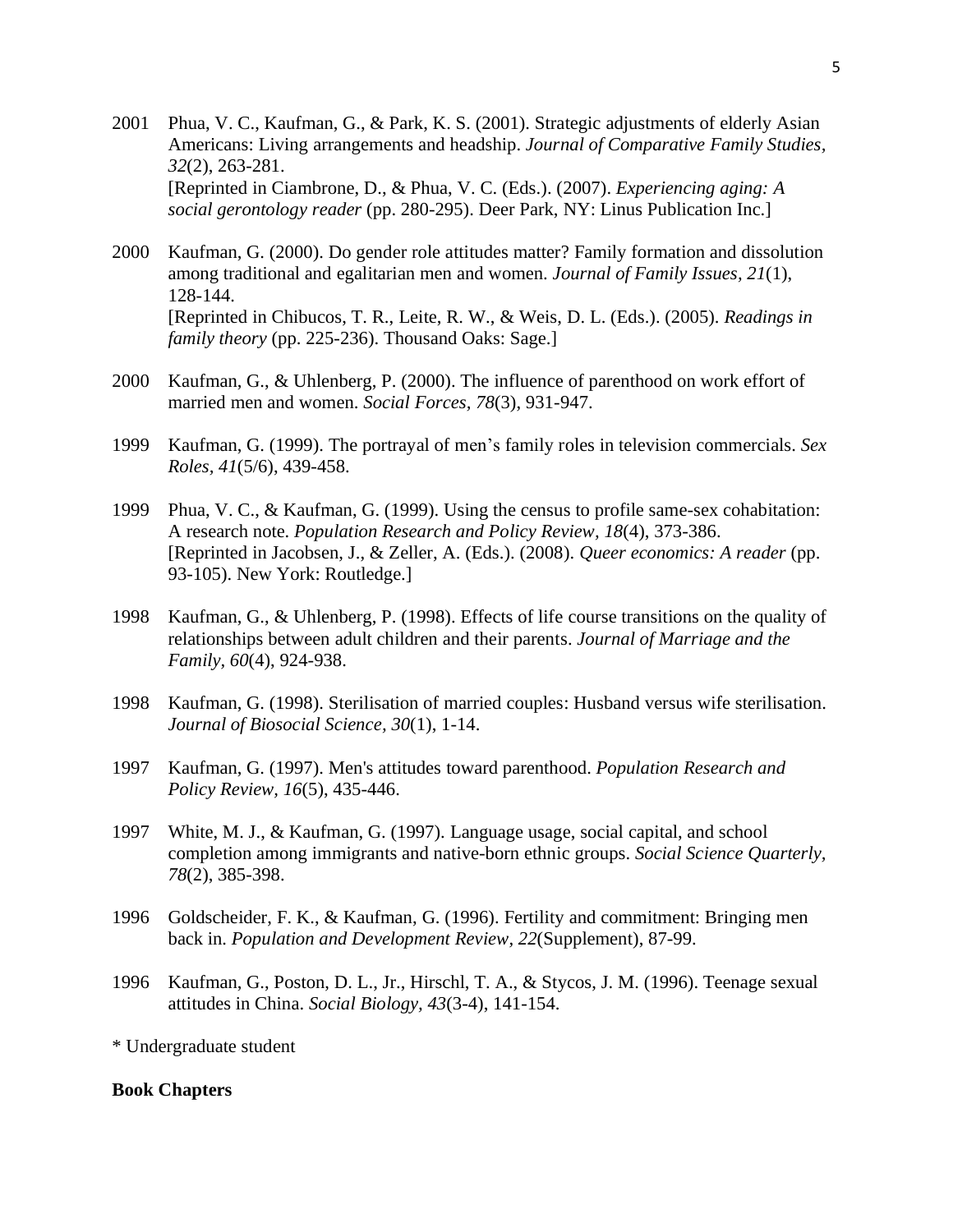- 2021 Kaufman, G. (2021). Fathers also want to "have it all." In Jennifer A. Reich (Ed.). *The state of families: Law, policy, and the meanings of relationships* (pp.353-356). New York: Routledge.
- 2020 Kaufman, G. (2020). Work-family integration and gender equality How Nordic countries lead the way. In Karanika-Murray, M., & Cooper, C. (Eds.). *Navigating the return-to-work experience for new parents* (pp.72-80). London: Taylor & Francis Press.
- 2019 Kaufman, G. (2019). United States: Leave policy, failure and potential. In Moss, P., Duvander, A. -Z., & Koslowski, A. (Eds.). *Parental leave and beyond: Recent developments, current issues, future directions* (pp. 147-163). Bristol, UK: Policy Press.
- 2016 Almqvist, A. -L., & Kaufman, G. (2016). What work-family conflicts do fathers experience in Sweden and in the US? In Crespi, I., & Ruspini, E. (Eds.). *Balancing work and family in a changing society: The fathers' perspective* (pp. 177-189). Palgrave Macmillan.

#### **Book Reviews**

- 2022 Kaufman, G. (2022). It's a setup: Fathering from the social and economic margins, by Timothy Black and Sky Keyes. *American Journal of Sociology, 127*(4), .
- 2018 Kaufman, G. (2018). Leet, Rhonda and Megan Walker: Franny's father is a feminist. *Men and Masculinities, 21*(3), 441-443.
- 2017 Kaufman, G. (2017). Margaret O'Brien and Karin Wall (Eds.): Comparative perspectives on work-life balance and gender equality. *European Journal of Population, 33*, 441-443.

#### **Other Publications**

- 2021 Petts, R. J., Engeman, C., Kaufman, G., & Gatenio Gabel. (2021). United States country note. In Koslowski, A., Blum, S., Dobrotić, I., Kaufman, G., & Moss, P. (Eds.). *International review of leave policies and research 2021*. Available: <https://www.leavenetwork.org/annual-review-reports/review-2021/>
- 2020 Kaufman, G., Gatenio Gabel, S., Engeman, C., & Petts, R. J. (2020). United States country note. In Koslowski, A., Blum, S., Dobrotić, I., Kaufman, G., & Moss, P. (Eds.). *International review of leave policies and research 2020*. Available: [http://www.leavenetwork.org/lp\\_and\\_r\\_reports/](http://www.leavenetwork.org/lp_and_r_reports/)
- 2019 Engeman, C., Petts, R. J., Gatenio Gabel, S., & Kaufman, G. (2019). United States country note. In Koslowski, A., Blum, S., Dobrotić, I., Macht, A., & Moss, P. (Eds.). *International review of leave policies and research 2019*. Available: [http://www.leavenetwork.org/lp\\_and\\_r\\_reports/](http://www.leavenetwork.org/lp_and_r_reports/)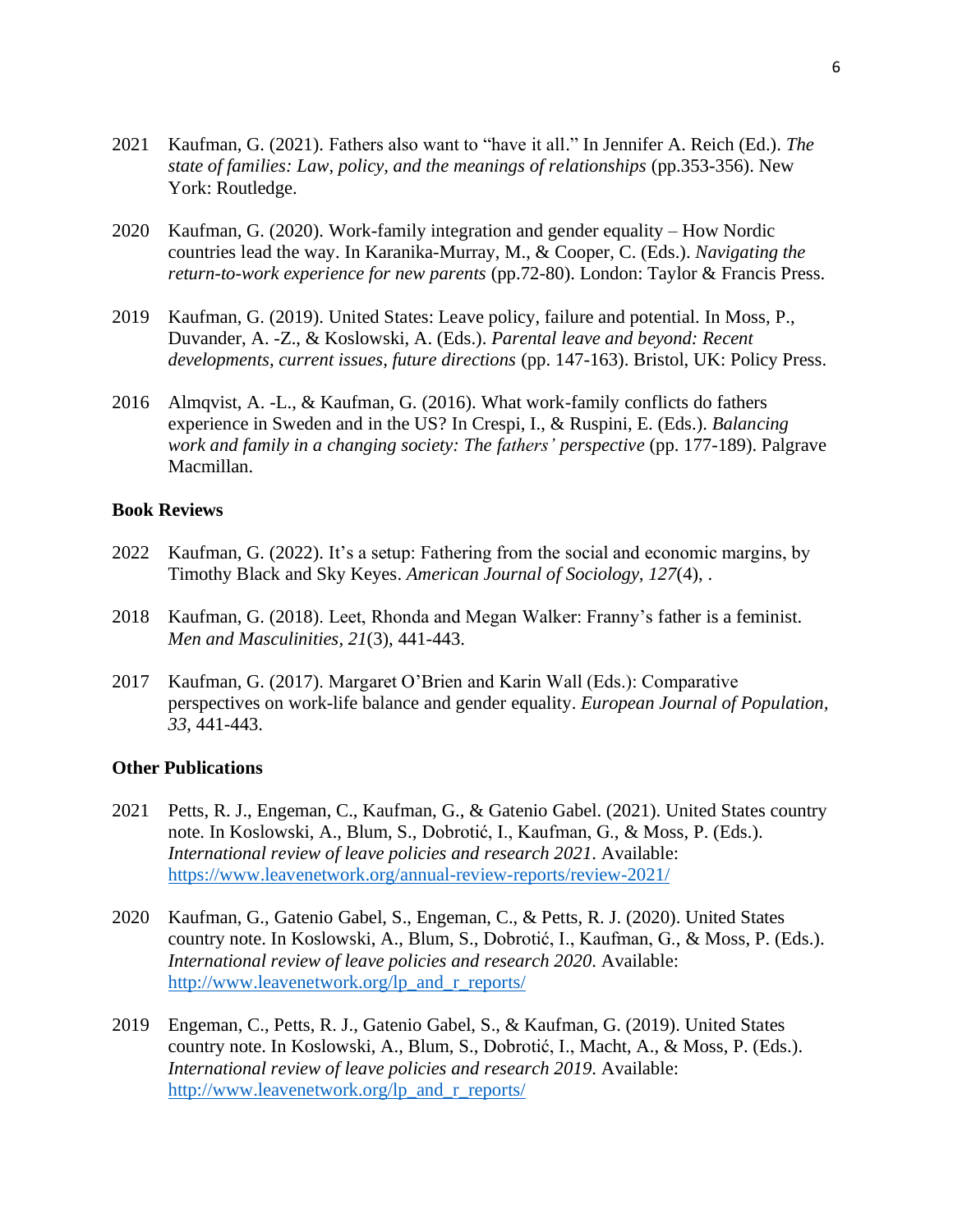- 2018 Kaufman, G., & Gatenio Gabel, S. (2018). United States country note. In Blum, S., Koslowski, A., Macht, A., & Moss, P. (Eds.). *International review of leave policies and research 2018.* Available: [http://www.leavenetwork.org/lp\\_and\\_r\\_reports/](http://www.leavenetwork.org/lp_and_r_reports/)
- 2017 Gatenio Gabel, S., & Kaufman, G. (2017). United States country note. In Koslowski, A., Blum, S., & Moss, P. (Eds.). *International review of leave policies and research 2017*. Available at: [http://www.leavenetwork.org/lp\\_and\\_r\\_reports/](http://www.leavenetwork.org/lp_and_r_reports/)

#### **GOOGLE SCHOLAR METRICS**

Citations: 4445 h-index: 29 i10-index: 41 (September 10, 2021)

### **FUNDING – EXTERNAL**

- 2019-2022 National Science Foundation, Collaborative Research: RUI: Marriage Attitudes in the 21st Century, Award No. 1850239 (linked with Award No. 1850232 to D'Lane Compton)
- 2012-2013 Fulbright US Scholar Award, Fulbright-Leicester University Scholar Award
- 2007 ESRC-SSRC Collaborative Visiting Fellowship
- 2007 Centre for Research in the Arts, Social Sciences and Humanities, University of Cambridge, visiting associate
- 2005 American Sociological Association Fund for the Advancement of the Discipline

#### **FUNDING – INTERNAL**

- 2021-22 Boswell Family Faculty Fellowship, Davidson College, funding for full-year sabbatical
- 2017 Endowed Professorship, Davidson College, named the Nancy and Erwin Maddrey Professor of Sociology
- 2017 Grant Recipient, Davidson College Faculty Study and Research, funding for research assistant to help in preparation of book manuscript
- 2016 Grant Recipient, Dean Rusk Travel Grant, Davidson College, funding for travel to the UK to collaborate with Australian and British researchers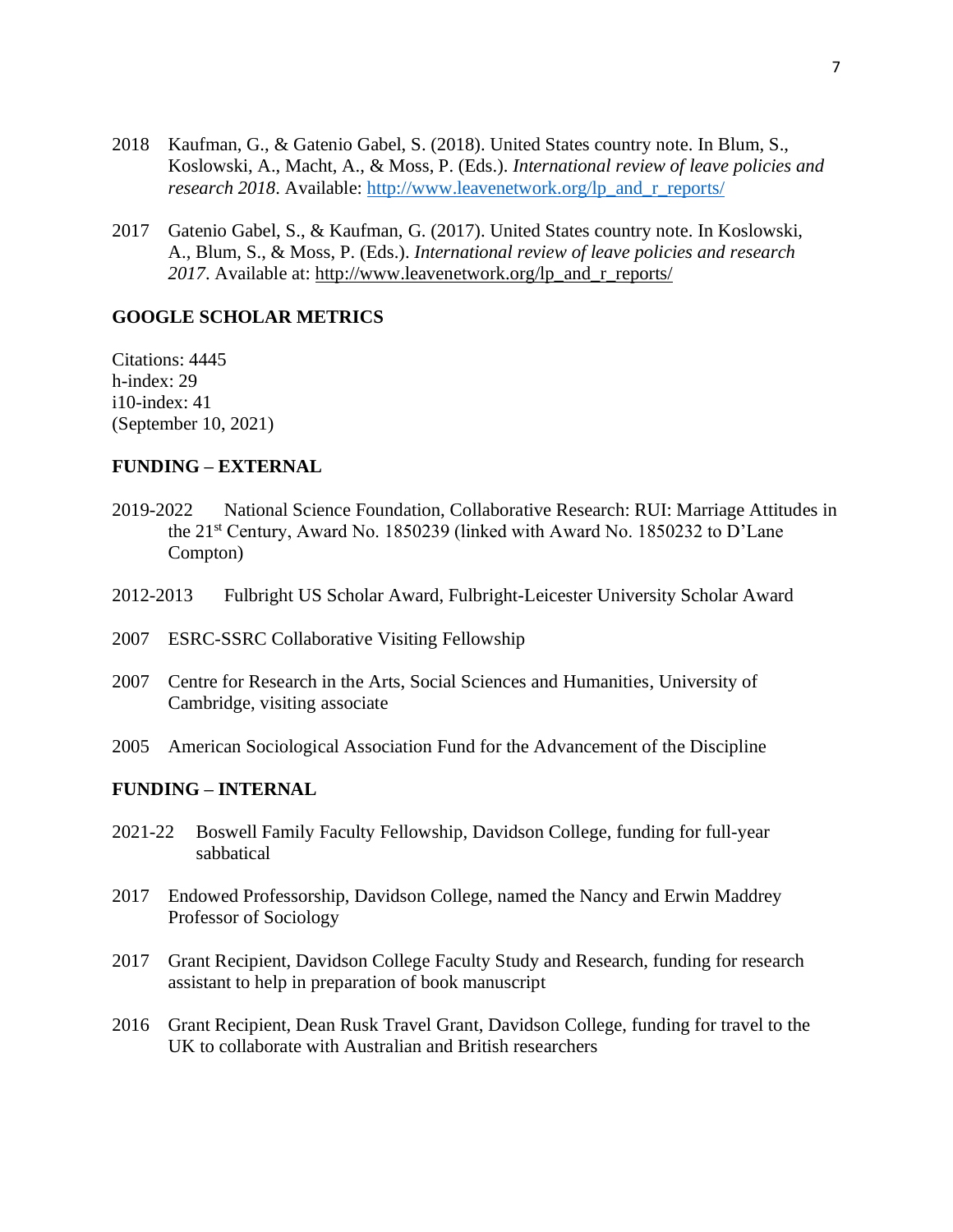- 2016 Grant Recipient, Davidson College Faculty Study and Research, funding for research collaboration with Australian and British researchers on working class masculinities
- 2015 Grant Recipient, Clark Ross Academic Innovation Fund, Davidson College, funding for research in Sweden about work-family policy
- 2014 Grant Recipient, Davidson College Faculty Study and Research, funding for research to conduct interviews in California with fathers about paternity leave
- 2013 Grant Recipient, Davidson College Faculty Study and Research, funding for research assistant to help analyze data on British fathers and paternity leave
- 2012 Grant Recipient, Dean Rusk Travel Grant, Davidson College, funding for travel to Stockholm to collaborate with Swedish researchers
- 2011 Grant Recipient, Davidson College Faculty Study and Research, funding for research assistant to help with preparation of book manuscript
- 2010 Grant Recipient, Davidson College Faculty Study and Research, funding for travel costs to conduct summer research in Sweden
- 2009 Grant Recipient, Davidson College Faculty Study and Research, funding for research assistant to help with preparation of book manuscript
- 2008 Grant Recipient, Davidson College Faculty Study and Research, funding for research assistant to help with preparation of book manuscript
- 2007 Grant Recipient, Davidson College Faculty Study and Research, funding for travel costs to conduct summer research in England
- 2006 Grant Recipient, Davidson College Faculty Study and Research, funding for research assistant to help with data analysis of interviews with working fathers
- 2004 Grant Recipient, Davidson College Faculty Study and Research, funding for research assistant to help with preparation of a grant proposal on working fathers and their adaptive work-family strategies
- 2002 Grant Recipient, Davidson College Faculty Study and Research, funding for research assistant to enter and analyze data collected from a survey of college students on their work-family attitudes and expectations

### **HONORS, APPOINTMENTS, AWARDS**

- 2021-22 Alternate, Fulbright Scholar Award, Sweden
- 2021-22 Boswell Family Faculty Fellowship, Davidson College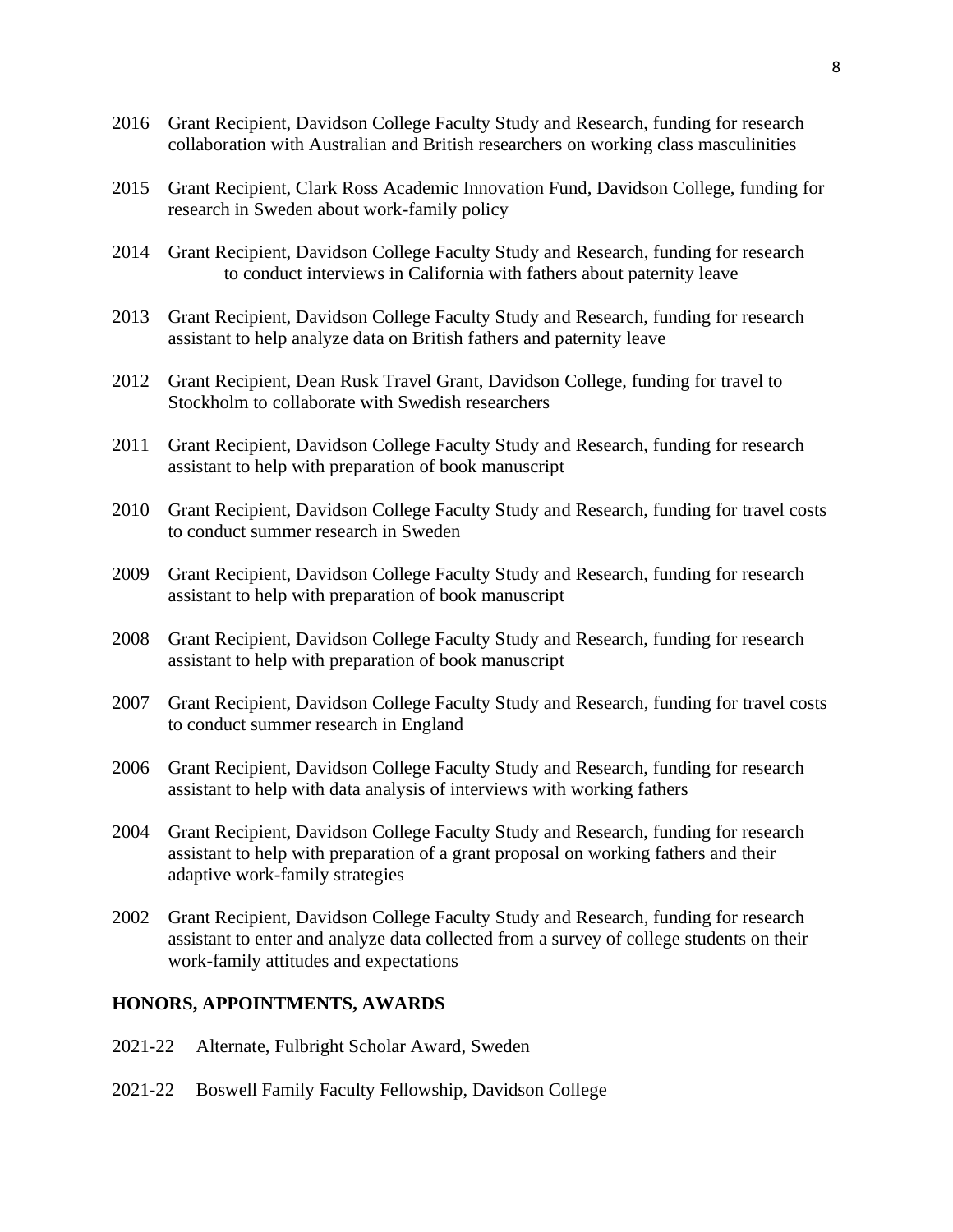| ZUZU    | Choice Editor S Fick, <i>Fixing Furential Leave</i> , September                                                                                                                                                                                                                                                                    |
|---------|------------------------------------------------------------------------------------------------------------------------------------------------------------------------------------------------------------------------------------------------------------------------------------------------------------------------------------|
| 2019    | Robert C. Whitton Mentoring Fund, Davidson College                                                                                                                                                                                                                                                                                 |
| 2017    | Named Professorship (Nancy and Erwin Maddrey Professor), Davidson College                                                                                                                                                                                                                                                          |
| 2015    | Visiting Researcher, Department of Sociology, Umeå University, Sweden                                                                                                                                                                                                                                                              |
| 2012-13 | Fulbright Scholar Award, Leicester University, UK                                                                                                                                                                                                                                                                                  |
| 2012    | SAGE Prize for Innovation and/or Excellence, for Work, Employment and Society<br>article: 'We Both Need to Work': Maternal Employment, Childcare and Health Care<br>in Britain and the U.S. (co-authors C. Lyonette and R. Crompton)                                                                                               |
| 2007    | Visiting Associate, Centre for Research in the Arts, Social Sciences and Humanities,<br>University of Cambridge, UK                                                                                                                                                                                                                |
| 2001    | Top 20 Finalist, Rosabeth Moss Kanter Award for Excellence in Work-Family<br>Research, for <i>Social Forces</i> article: The Influence of Parenthood on Work Effort of<br>Married Men and Women (co-author P. Uhlenberg)                                                                                                           |
| 1997    | Honorable Mention, The Marie J. Langlois Dissertation Prize, Brown University                                                                                                                                                                                                                                                      |
| 100<    | $\mathbf{1}$ $\mathbf{r}$ $\mathbf{r}$ $\mathbf{r}$ $\mathbf{r}$ $\mathbf{r}$ $\mathbf{r}$ $\mathbf{r}$ $\mathbf{r}$ $\mathbf{r}$ $\mathbf{r}$ $\mathbf{r}$ $\mathbf{r}$ $\mathbf{r}$ $\mathbf{r}$ $\mathbf{r}$ $\mathbf{r}$ $\mathbf{r}$ $\mathbf{r}$ $\mathbf{r}$ $\mathbf{r}$ $\mathbf{r}$ $\mathbf{r}$ $\mathbf{r}$ $\mathbf{$ |

- 1996 National Institute on Aging Postdoctoral Research Fellowship, University of North Carolina at Chapel Hill
- 1992 National Institute of Child Health and Development Trainee Fellowship, Brown University

## **CONFERENCE PRESENTATIONS**

- 2021 Religion, politics, LGBT contact, and attitudes toward marriage, same-gender marriage, and polyamorous marriage (with A. Aiello and C. Ellis). Paper presented at the Southern Sociological Society, April. Virtual presentation.
- 2021 Panelist in Author Meets Curious Readers session on *The Mating Game*. Southern Sociological Society, April. Virtual presentation.
- 2020 Gendered employer policies in the United States (with R. Petts). Paper presented at the Work and Family Researchers Network, New York, June. Virtual presentation.
- 2020 Effects of policies and workplace culture on attenuating the commitment penalty associated with parental leave-taking (with R. J. Petts and T. D. Mize). Paper presented at the American Sociological Association, San Francisco, August. Virtual presentation.

2020 Choice Editor's Pick, *Fixing Parental Leave*, September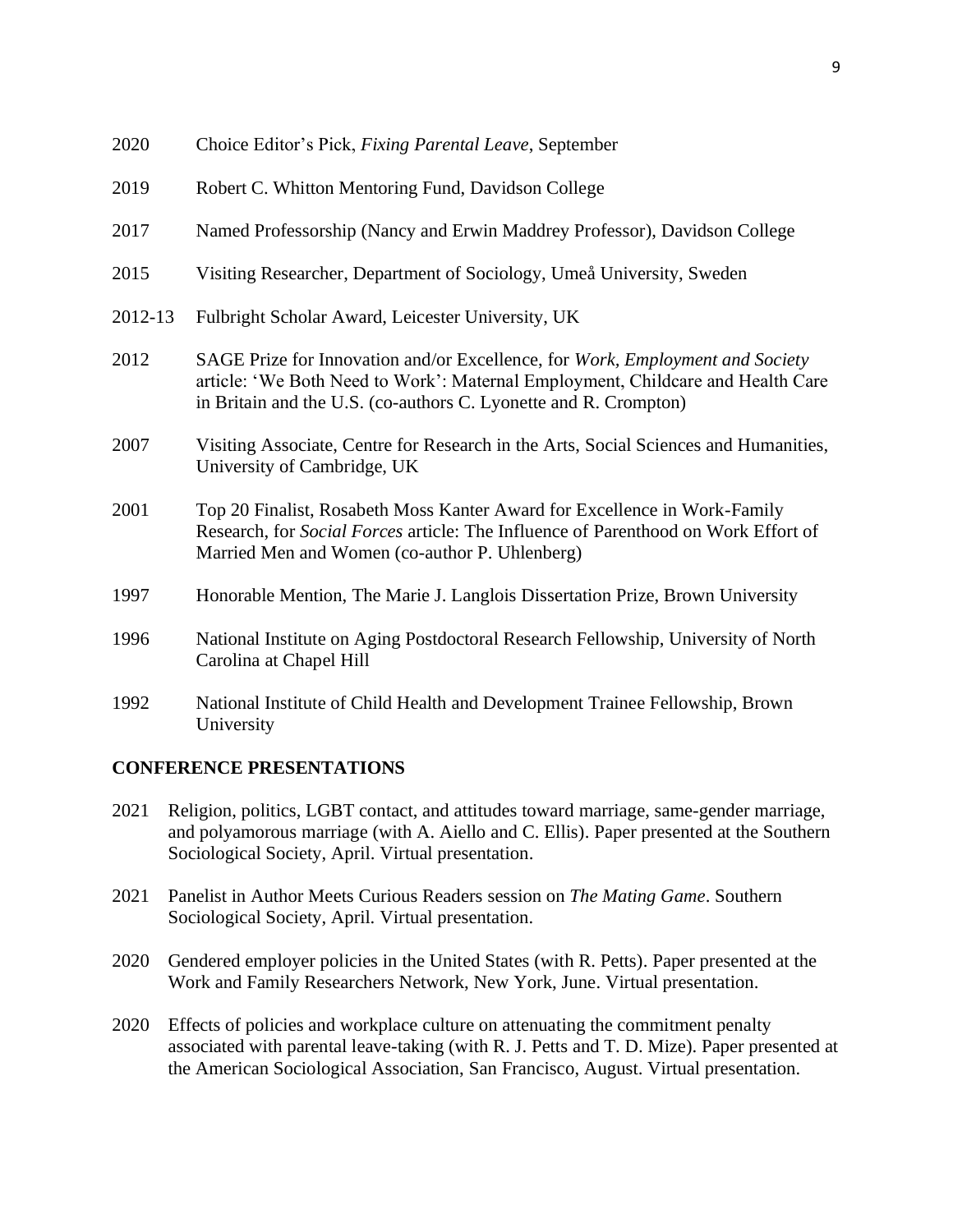- 2020 Working while on leave. Paper scheduled to be presented at the Southern Sociological Society, Jacksonville, April. Conference canceled.
- 2019 Gendered employer policies in the United States (with R. Petts). Paper presented at the Seminar of the International Network on Leave Policies and Research, Hamburg, Germany, August.
- 2019 Panelist in session on Being a professor: The similarities and differences of working at various academic institution types. Southern Sociological Society, Atlanta, April.
- 2018 Gender, housework, and marital quality in Japan (with H. Taniguchi). Paper presented at the American Sociological Association, Philadelphia, August.
- 2018 Attitudes toward LGBT marriage and legal protections post-*Obergefell* (with D. Compton). Paper presented at the Southern Sociological Society, New Orleans, April.
- 2018 Are working moms or working dads worse? Attitudes toward gender, work and family in the 2016 GSS (with M. Bair). Paper presented at the Southern Sociological Society, New Orleans, April.
- 2017 Gender equality and work-family spillover from a cross-national perspective (with H. Taniguchi). Paper presented at the American Sociological Association, Montreal, August.
- 2017 Does gender inequality make it more difficult to balance work and family? Findings from a cross-national survey. Paper presented at the Southern Sociological Society, Greenville, April.
- 2017 Doing the dual-earner family: Mothers and fathers balancing work and care in Sweden, the UK and the US (with A. Grönlund). Paper presented at the Southern Sociological Society, Greenville, March.
- 2016 Responses to changing parental leave policies in Sweden and the UK (with A. -L. Almqvist). Paper presented at the ISA Forum of Sociology, Vienna, July.
- 2015 Falling behind on paternity leave: Lessons from the UK and Sweden. Paper presented at mini-conference on 'Gender Politics and Policies' at the annual meetings of the Southern Sociological Society, New Orleans, March [invited speaker]
- 2014 Book Dialog Session on *Superdads*. Work and Family Researchers Network, New York, June.
- 2014 Barriers to Equality: Why British Fathers Do Not Use Additional Paternity Leave. Paper presented at the British Sociological Association, Leeds, UK, April.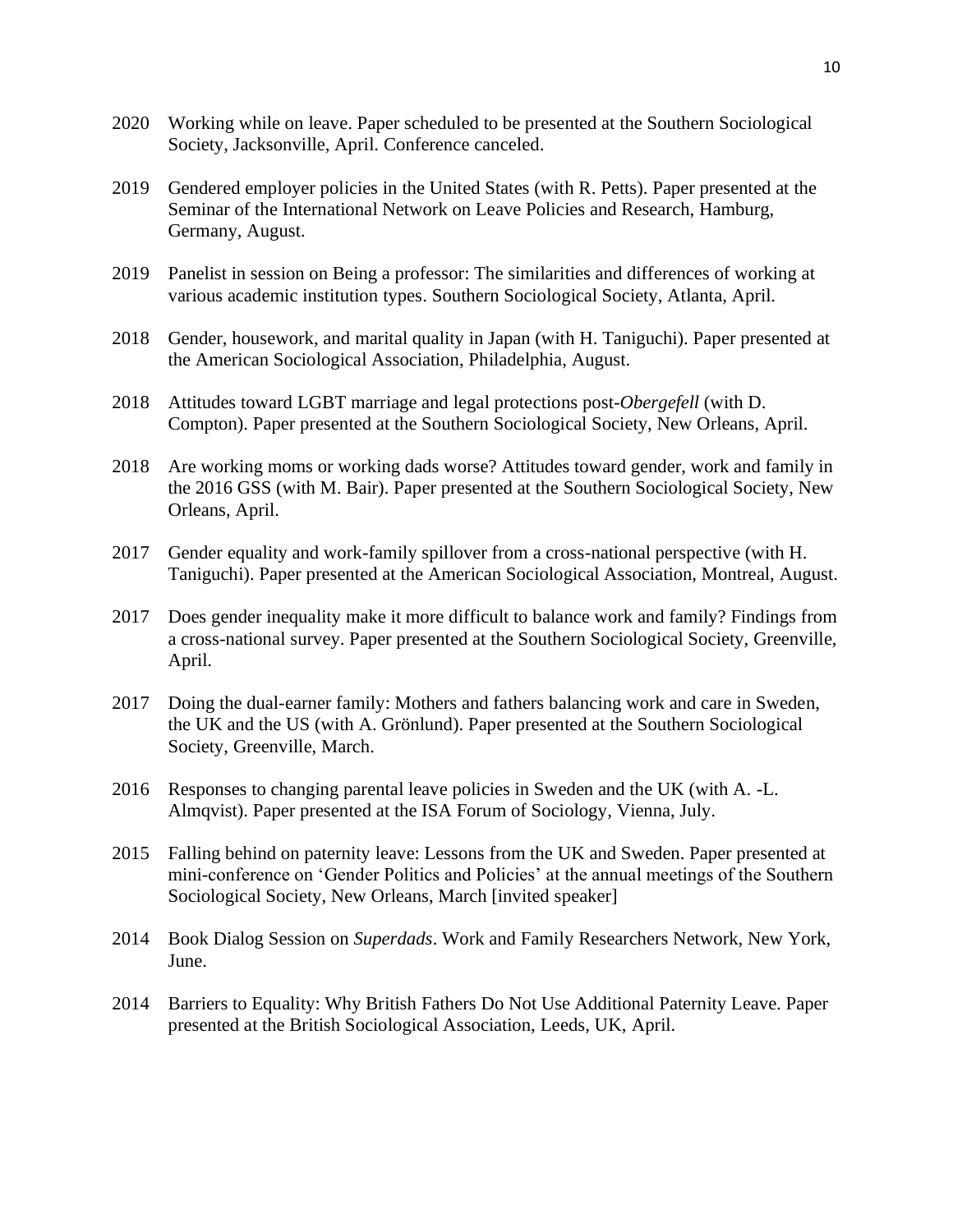- 2013 Gender Inequality and Family Leave Policies. Paper presented at panel on 'Interrogating Relational Inequality in Work-Life Policies and Practices' at the annual meetings of the Southern Sociological Society, Atlanta, April [invited speaker]
- 2012 Changing Families, Unchanging Attitudes: The Effect of Marriage, Divorce, and Childbearing on Gender Role Attitudes in Sweden (with E. Bernhardt). Paper presented at the European Population Conference, Stockholm, June.
- 2012 What Makes a Good Job? Gender Role Attitudes and Job Perceptions in Sweden (with D. White). Paper presented at the annual meetings of the Southern Sociological Society, New Orleans, March.
- 2011 Work Adjustments after the Transition to Parenthood in Sweden. Paper presented at the annual meetings of the Southern Sociological Society, Jacksonville, April.
- 2010 Parental Leave among Fathers in Britain and the United States. Paper presented at the meetings of the International Sociological Association's World Congress of Sociology, Gothenburg, Sweden, July.
- 2010 Work/Family Transitions and Changing Gender Role Attitudes in Sweden. Paper presented at the meetings of the International Sociological Association's World Congress of Sociology, Gothenburg, Sweden, July.
- 2010 "I am My Kids' Father": Transition to Fatherhood, Family Leave, and Changes in Men's Work-Family Attitudes. Paper presented at the annual meetings of the Southern Sociological Society, Atlanta, April.
- 2009 "I'm Not Gonna Be Married to My Job": Men's Experiences with Work-Family Balance. Paper presented at the annual meetings of the Southern Sociological Society, New Orleans, April.
- 2008 Job Characteristics and Birth Plans and Transitions in Sweden (with E. Bernhardt). Paper presented at the European Population Conference, Barcelona, July.
- 2008 Employer Policies, Job Characteristics and Fertility in Sweden (with E. Bernhardt). Paper presented at the IUSSP Seminar on Fertility and Public Policies in Low Fertility Countries, Barcelona, July.
- 2008 Putting Fatherhood First: Men's Work Adjustments. Paper presented at the annual meetings of the Southern Sociological Society, Richmond, April.
- 2007 Marriage and Happiness in Japan and the United States (with H. Taniguchi). Paper presented at the annual meetings of the Southern Sociological Society, Atlanta, April.
- 2005 Gender and Marital Happiness in Japan (with H. Taniguchi). Paper presented at the annual meetings of the Southern Sociological Society, Charlotte, April.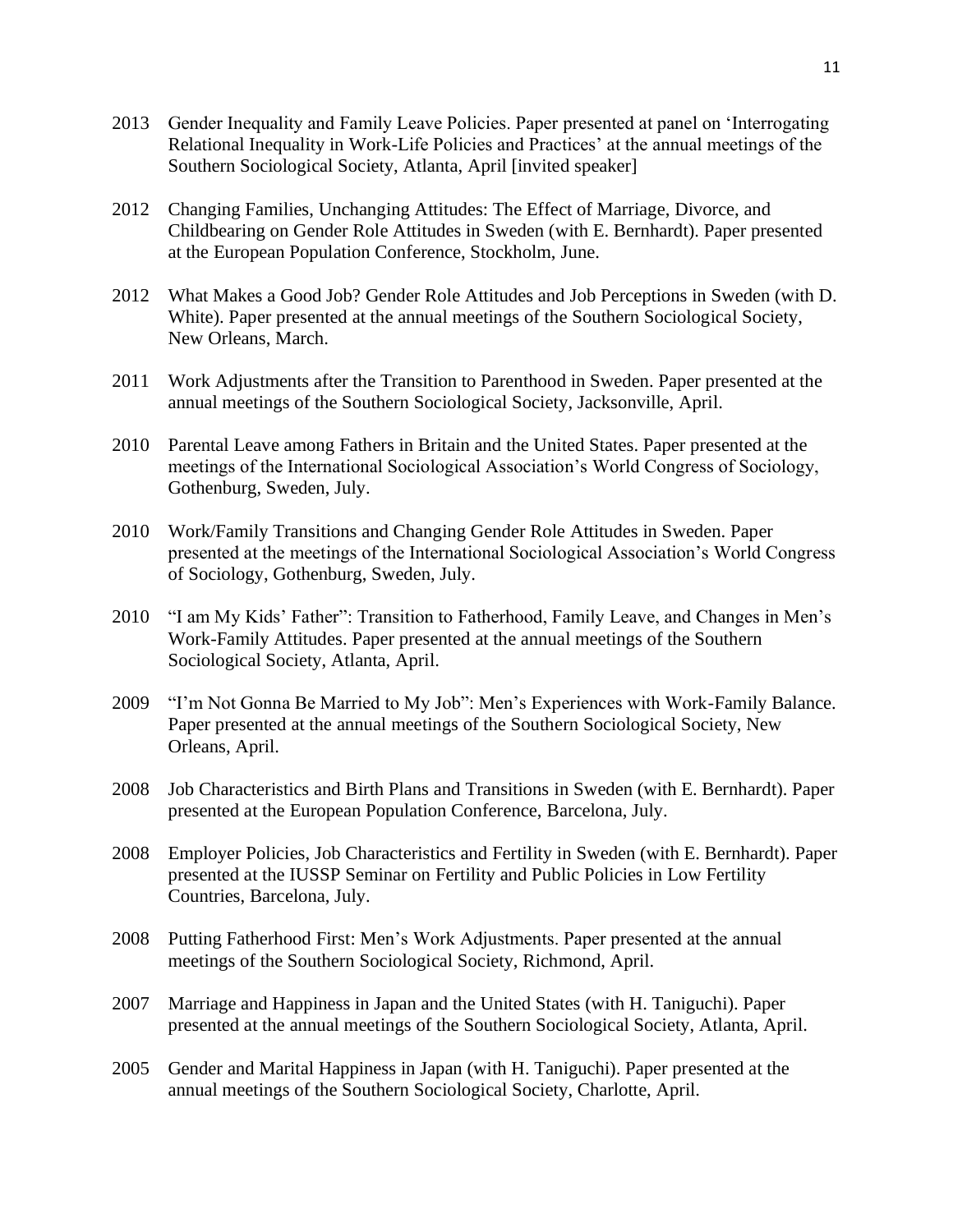- 2004 Do Women 'Need' Family More Than Men? (with F. Goldscheider). Paper presented at the annual meetings of the American Sociological Association, San Francisco, August.
- 2004 Are Men Who Want Children More Tied to Marriage than Women? Paper presented at the annual meetings of the American Sociological Association, San Francisco, August.
- 2003 Willingness to Stepparent: Men and Women's Attitudes Toward Marrying Someone with Children (with F. Goldscheider). Paper presented at the annual meetings of the American Sociological Association, Atlanta, August.
- 2003 Southern College Students' Attitudes Toward Work and Family. Paper presented at the annual meetings of the Southern Sociological Society, New Orleans, March.
- 2002 Is Ageism Alive in Date Selection among Men? Age Requests among Gay and Straight Men in Internet Personals Ads (with V. Phua). Paper presented at the annual meetings of the American Sociological Association, Chicago, August.
- 2001 Grandparenting and Age Identity (with G. Elder). Paper presented at the annual meetings of the American Sociological Association, Washington, DC, August
- 2001 Gender Role Attitudes and Marital Happiness in Later Life (with H. Taniguchi and G. Elder). Paper presented at the annual meetings of the Southern Sociological Society, Atlanta, April.
- 2000 The Crossroads of Race and Sexuality: Mate Selection among Men (with V. Phua). Paper presented at the annual meetings of the American Sociological Association, Washington, DC, August.
- 1999 Aging Fast and Aging Slow: Timing of Life Transitions and Age Identity (with G. Elder). Paper presented at the annual meetings of the Population Association of America, New York, March.
- 1998 Longer Life and Intergenerational Relations (with P. Uhlenberg). Paper presented at the annual meetings of the American Sociological Association, San Francisco, August.
- 1998 The Influence of Children on Men's Commitment to Work (with P. Uhlenberg). Paper presented at the annual meetings of the Population Association of America, Chicago, April.
- 1997 Effects of Life Course Transitions on Quality of Adult Child-Parent Relationships (with P. Uhlenberg). Paper presented at the annual meetings of The Gerontological Society of America, Cincinnati, November.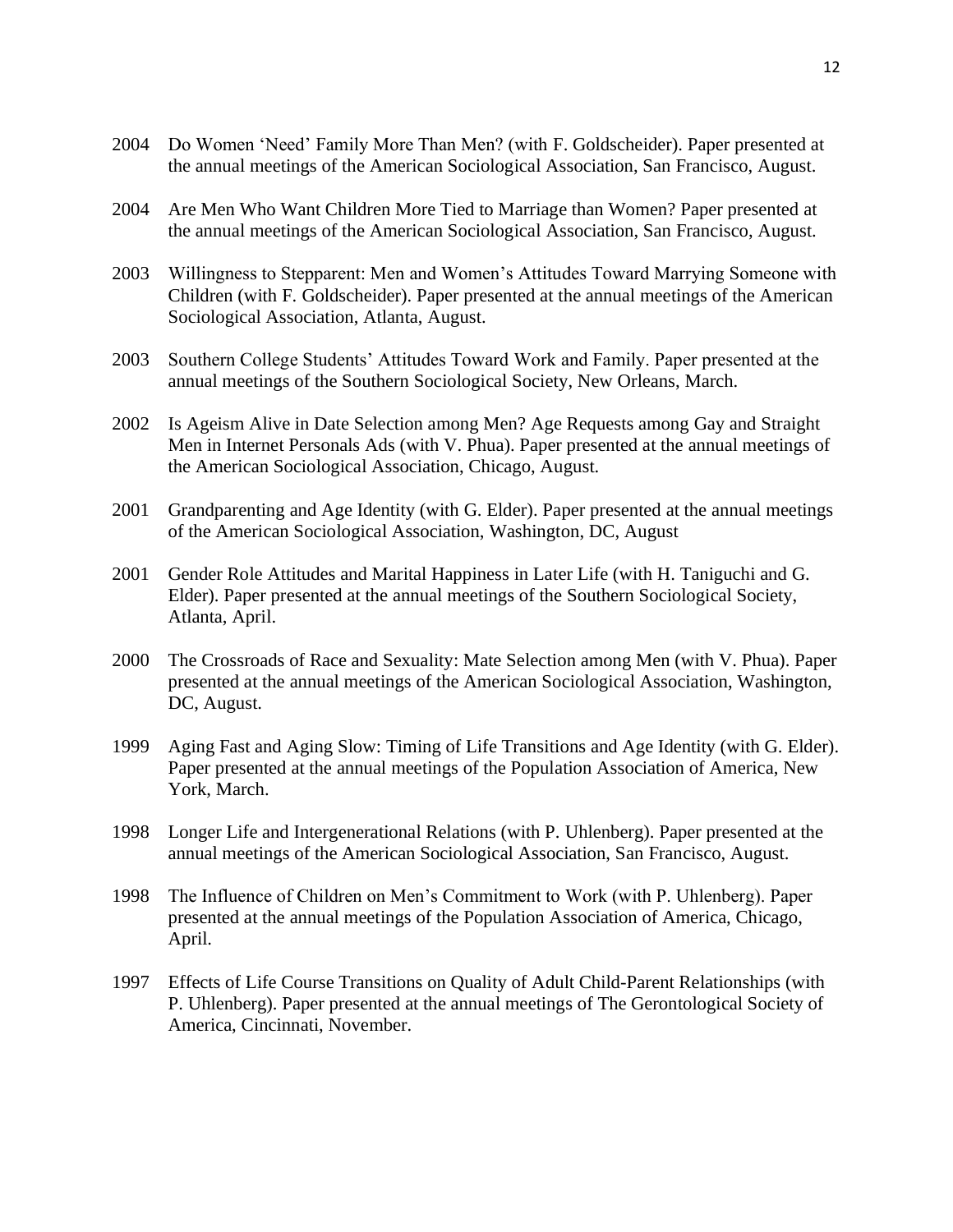1997 The Effect of Gender Role Attitudes on Men's and Women's Family Formation and Dissolution." Paper presented at the annual meetings of the Population Association of America, Washington, DC, March.

### **PUBLIC LECTURES, INVITED PRESENTATIONS, WORKSHOPS**

- Invited Speaker, "Does Paternity Leave Promote Gender Equality?" Symposium on Family, Kinship and Relatedness. Southern Methodist University, May 2021.
- Invited Speaker, "Comparative Research Does it Need to be an Original Design?" (with A. Almqvist). Mälardalen University, Sweden, April 2021.
- Invited Keynote Speaker, "Old Dads, New Dads, and Superdads: Men's Strategies for Balancing Work and Fatherhood." Keynote address at the Quetelet Conference on 'The Men's Perspective in Unions, Fertility and Parenthood,' Belgium, November 2016.
- Invited Speaker, "Barriers to Equality: Why British Fathers Do Not Use Paternity Leave." Université Catholique de Louvain, Belgium, November 2016.
- Invited Workshop Leader, "Conducting Qualitative Research on Fathers." Graduate student workshop, Université Catholique de Louvain, Belgium, November 2016.
- Public Lecture, "Fitting Fathers into the Conversation on Work-Family Balance." High Point University, March 2015.
- Public Lecture, "Are Superdads the New 'New' Dads?" Centre for Gender Research, University of Sheffield, December 2012.
- Public Lecture, "The Superdad Phenomenon." Department of Sociology, University of Leicester, October 2012.
- Invited Speaker, "Superdads." Wake Forest University Social Science Research Seminar, December 2011.
- Invited Speaker, "Male Attitudes to Deferring Parenthood." ESHRE symposium on "Prevention and Treatment of Infertility in Modern Society," Istanbul, Turkey, February 2010.

## **TEACHING EXPERIENCE**

- Davidson College, Davidson, NC, Department of Sociology Fall 1999 – present: Upper and lower division courses. Required major courses in statistics, methods, and senior seminar. Elective courses on gender, family, sports.
- Davidson College, Davidson, NC, Department of Gender & Sexuality Studies Fall 2017 – present: Gender & Sexuality Studies theory and capstone courses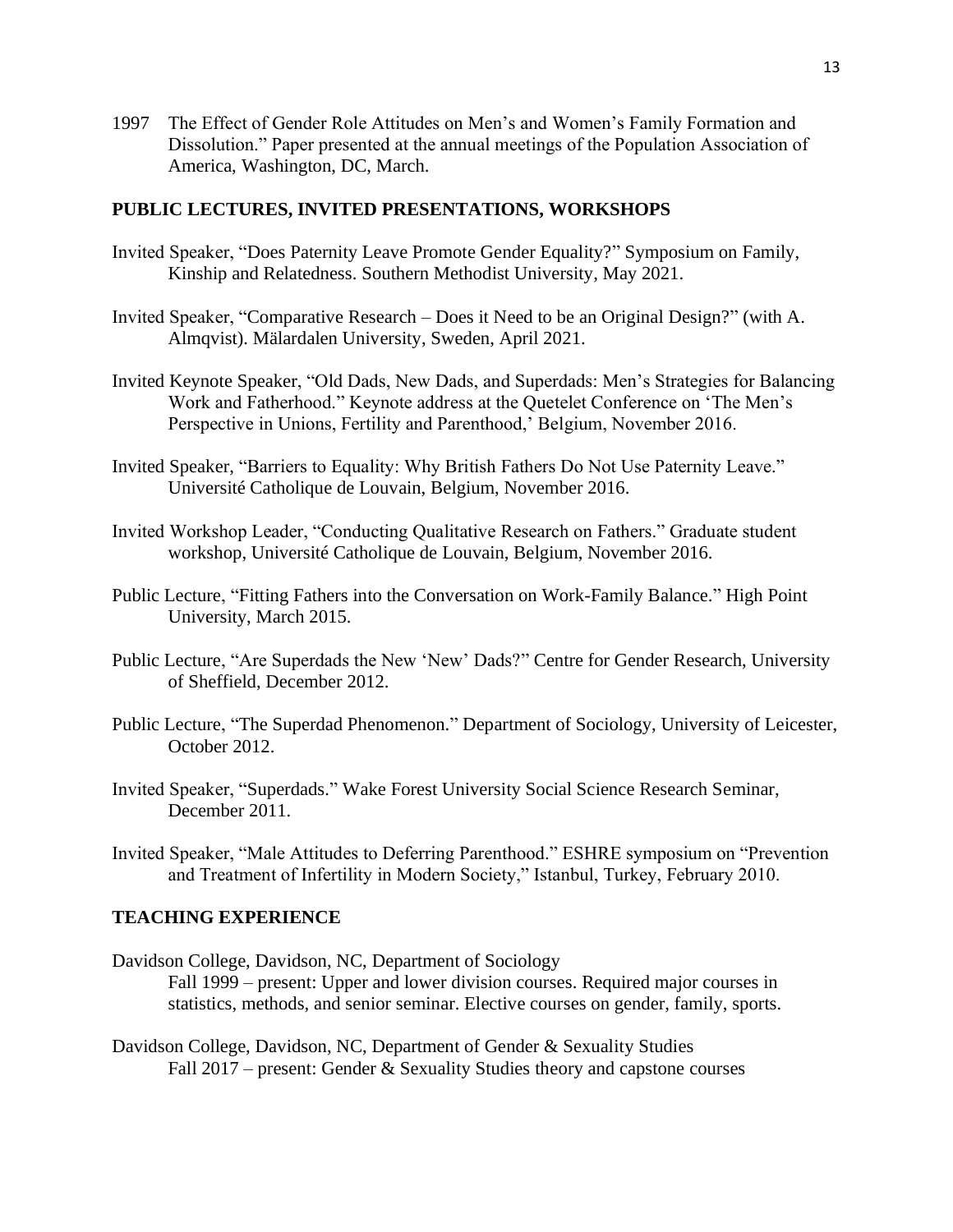University of Leicester, Leicester, UK, Department of Sociology, Fall 2012

University of North Carolina, Chapel Hill, NC, Department of Sociology, Fall 1998

### **COURSES TAUGHT**

### **Intro Level:**

SOC 101 – Introductory Sociology SOC 102 – Race, Class, Gender & Sexuality WRI 101 – Questions of Privilege

#### **Theory:**

GSS 201 – Feminist & Queer Theories

#### **Methods:**

SOC 201 – Social Statistics SOC 391 – Survey Research Methods SOC 399 – Methods in Social Research

### **200 Level:**

SOC 217 – Sociology of Gender & Sexuality

SOC 237 – Boys and Men in Society

SOC 246 – Modern Families

SOC 265 – Population and Society

#### **300 Level:**

SOC 310 – Gender, Race, and Sports SOC 312 – Gender, Race, and Class in Media SOC 355 – Queer Families SOC 382 – Men and Masculinities SOC 388 – Marriage in the Age of Trump

#### **Seminars:**

Fatherhood Gender, Work, and Family Marriage, Divorce, Remarriage

### **Thesis/Capstone:**

SOC 499 – Sociology Senior Thesis GSS 498 – GSS Senior Capstone

#### **STUDENT MENTORSHIP**

#### **Recent Awards and Grants**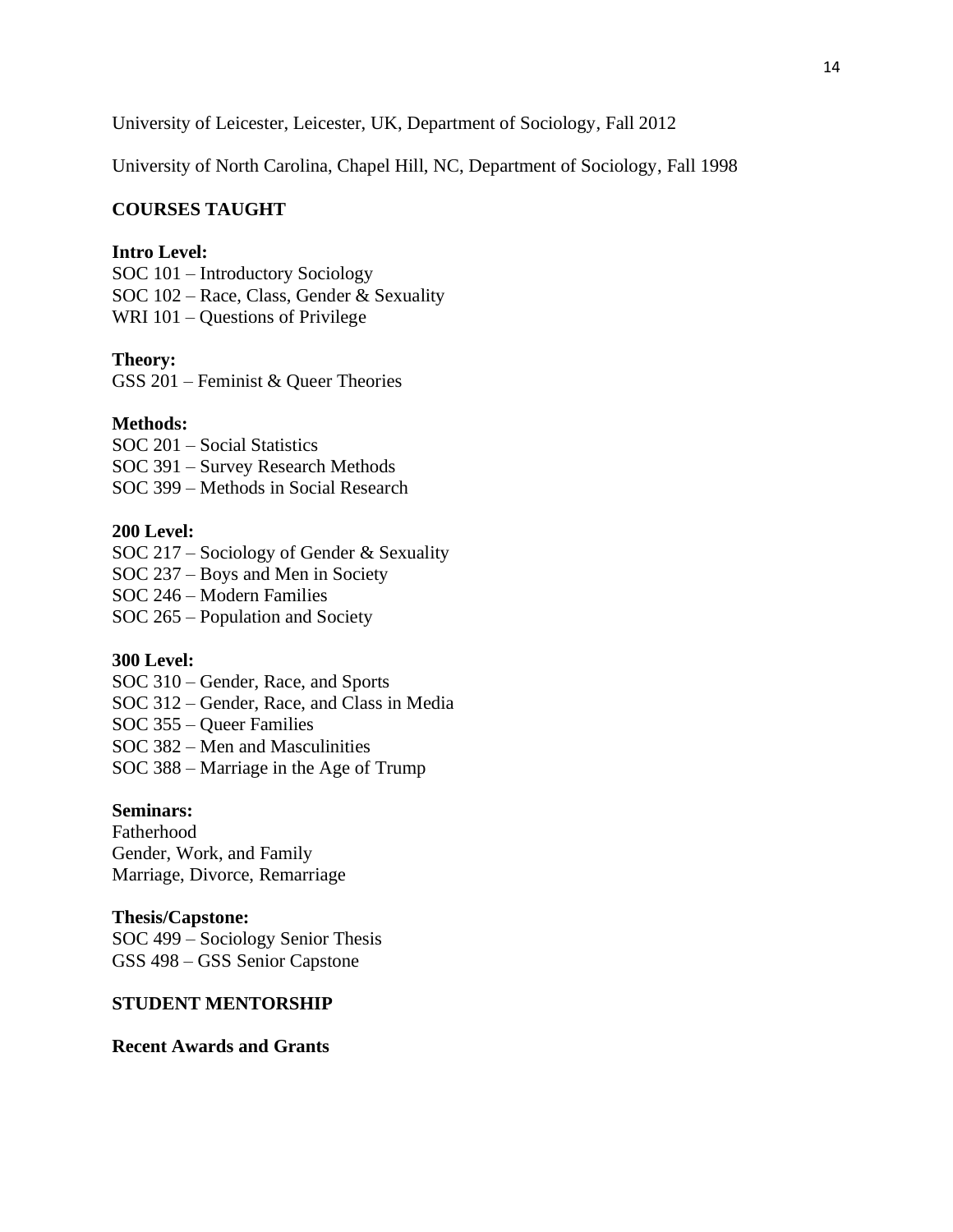- 2021 Alex Aiello  $-1$ <sup>st</sup> place winner of the SEUSS Award for Excellence in Undergraduate Research for her paper, 'Consent and pleasure in college students' sexual encounters'
- 2020 Matawaran, Caroline Abernethy Grant for research on cross-racial interactions at PWIs
- 2019 Acton, Lily Abernethy Grant for research on sex education at Davidson
- 2019 Mayer, Sarah Abernethy Grant for research on fat motherhood
- 2019 Reliford, Margaret Abernethy Grant for research on affordable housing
- 2018 Cabrera McDonald, Jaela Carolina Undergraduate Social Science Symposium, second place
- 2017 Cabrera McDonald, Jaela Abernethy Grant for research on Black women healthcare professionals
- 2017 Luong, Khanh DRI Grant for research on abortion clinics in Vietnam
- 2017 Siqueira, Bruna North Carolina Sociological Association Himes Paper Award winner
- 2016 Querin, Holly Abernethy Grant for research on gender and sexuality in Denmark
- 2016 Saucier, Hannah Abernethy Grant for research on attitudes toward people in wheelchairs

#### **Recent Undergraduate Thesis Committees**

#### *Thesis chair:*

- 2021 Aiello, Alex The negotiation of consent and pleasure: A study of sexual relationships between college students at a small, liberal arts college
- 2021 Matawaran, Caroline Diversity in practice: A study of cross-racial interactions on a college campus
- 2020 Acton, Lily Let's talk about sex: An evaluation of Davidson College's first-year sex education programs (Public Health)
- 2020 Holmes, Shelby Red pill women: Women in the men's rights movement
- 2020 Mayer, Sarah Yo' mama's so fat!: An analysis of fat motherhood under neoliberalism
- 2020 Reliford, Margaret Affordable housing in Davidson, NC
- 2019 Bair, Molly Motherhood identities: Choice and agency for employed and stay-at-home mothers
- 2019 Holmes, Shelby It's a hu(man) problem: Power-based personal violence rhetoric by women in the men's rights movement (Gender & Sexuality Studies)
- 2019 Olvera, José The field of Twitch: Examining race and gender dynamics of the leading video game livestreaming platform
- 2018 Cabrera McDonald, Jaela The "open secret": An exploration of the racialized and gendered experiences of black women healthcare professionals in the workplace
- 2018 Jones, Daisy "The people are trying to do something for all of us": Thinking and rethinking coalition efforts of LGBTQ and homelessness advocacy organizations (Gender & Sexuality Studies)
- 2018 Luong, Khanh Understanding abortion in Vietnam: Attitudes and behaviors regarding abortion among women and health care providers in Ho Chi Minh City (Public Health)
- 2018 Samuels, Ryan Race and gender impact on commentary over black athletes
- 2017 McKay, Rachel Conditional criminality: Public defense resourcing, sentencing, and plea bargaining at the county level
- 2017 Querin, Holly Migrants and the moral frontier: Gender, sexuality, and "othering" in the construction of the Danish nation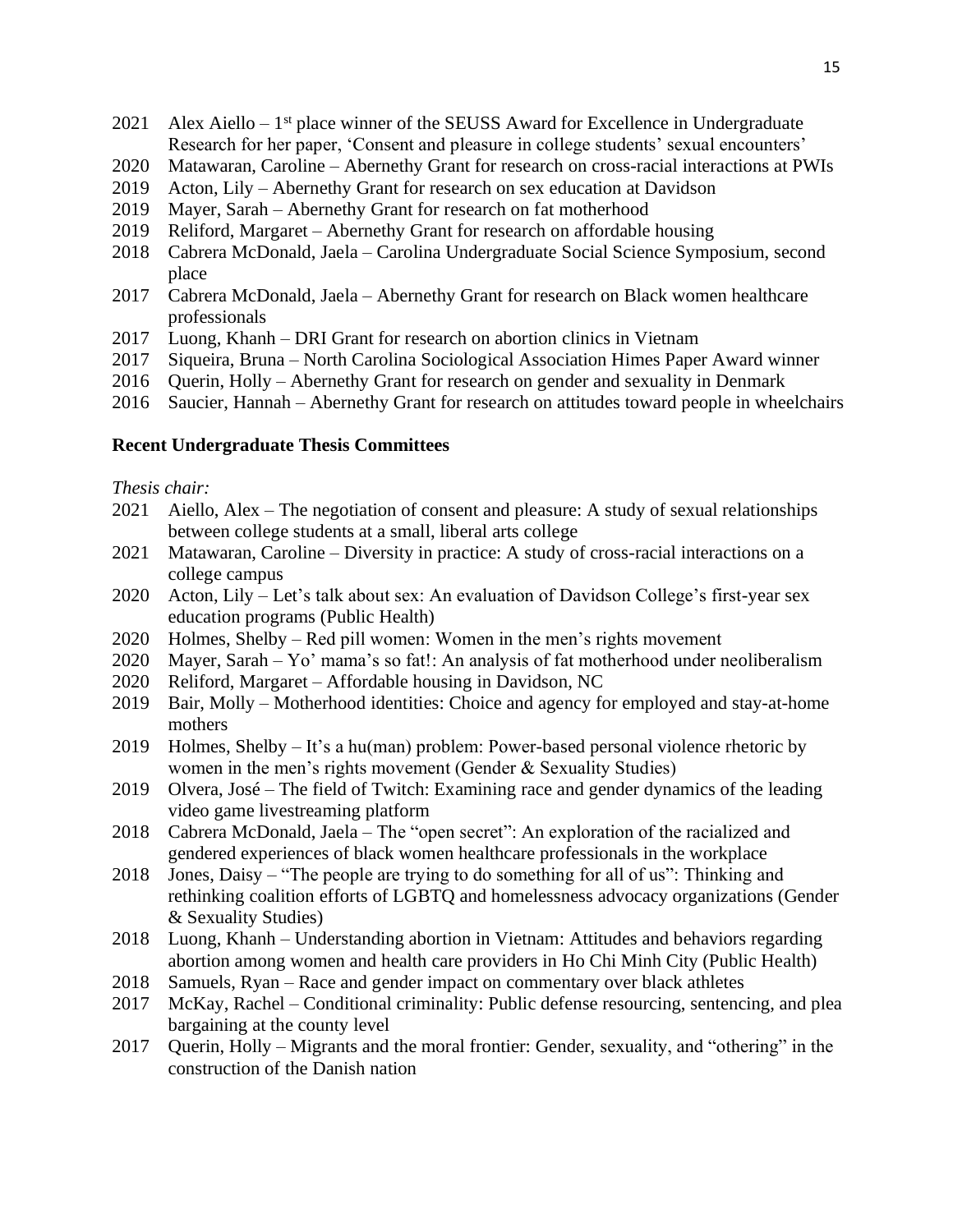- 2017 Saucier, Hannah Attitudes of college students and faculty toward people in wheelchairs: An examination of social context and demographic factors
- 2017 Siqueira, Bruna "We're not just politics:" Understanding the role of citizenship within the undocumented experience
- 2016 Carter, Amani A rupture in trust: Consequences for sexual misconduct policydevelopment at Davidson College
- 2016 Hollins, Ricki Movin' on up: The effects of residential segregation on social mobility in Chicago
- 2016 Osazee, Evie "My hair feels beautiful to me:" An examination of hair and race at Davidson College
- 2016 Sachs, Hannah Adopting an identity: A study of identity in transracially transnationally adopted girls from China raised in white families
- 2015 Layendecker, Katie Gender, age, and rape myth usage in online articles and comments (Gender & Sexuality Studies)
- 2015 McLean, Gladys "I handle mine": The influence of respect and responsibility on black men's masculinity
- 2014 Corbett, Michael Student athletes' injuries and the effect on academic success at Davidson College
- 2014 Eun, John The relationship between paternal involvement and adolescent behavioral health in Seoul, South Korea (Public Health)
- 2014 Kordsmeier, Briana 'My new family': Collective art, relationships, and the formation of non-heteronormative solidarity
- 2014 Richards, Jip Investigating the Davidson Trust
- 2014 Thoni, Will Racialized commentary in the 2014 NCAA and NIT basketball tournaments

## *Thesis reader:*

- 2021 Fleer, Daniel Don't let a single one get away: The erosion and rehabilitation of an online gaming community
- 2021 Savage, Chelsea Community-building and identity formation in Davidson College eating houses: The impact of identity salience on achieved belonging and collective identity
- 2020 Crespo, Mariana Brand activism: Acquiring cultural resonance through advertising
- 2020 Geffrey, Miranda Parental involvement in youth soccer
- 2020 Kendrick-Pradhan, Alisha Social and economic impacts of gendered migration on women left behind: A case study in Chitwan, Nepal
- 2020 Mann, Walter Preaching across the physical divide: Affective energy management in multi-site churches
- 2019 Behnke, Ashley Effects of fictional media on political beliefs, ideology, and empathy
- 2019 Montero-Colbert, Arianna The faces of avoidance: Ghosting the total institution
- 2018 Kim, HaRyung Body as post-colony: Fertility policy in the context of colonialism
- 2018 Scott, Jaris The rules of cars
- 2017 Kostoryz, Sarah From "boys will be boys" to the "campus rape crisis:" How schools socialize sexually violent heterosexual interactions between students
- 2016 Choi, Christine Maneuvering through and shaping queer music: How do DJs experience queer nightlife? (Gender & Sexuality Studies)
- 2016 Doctson, Layne Yik Yak: A catalyst within communities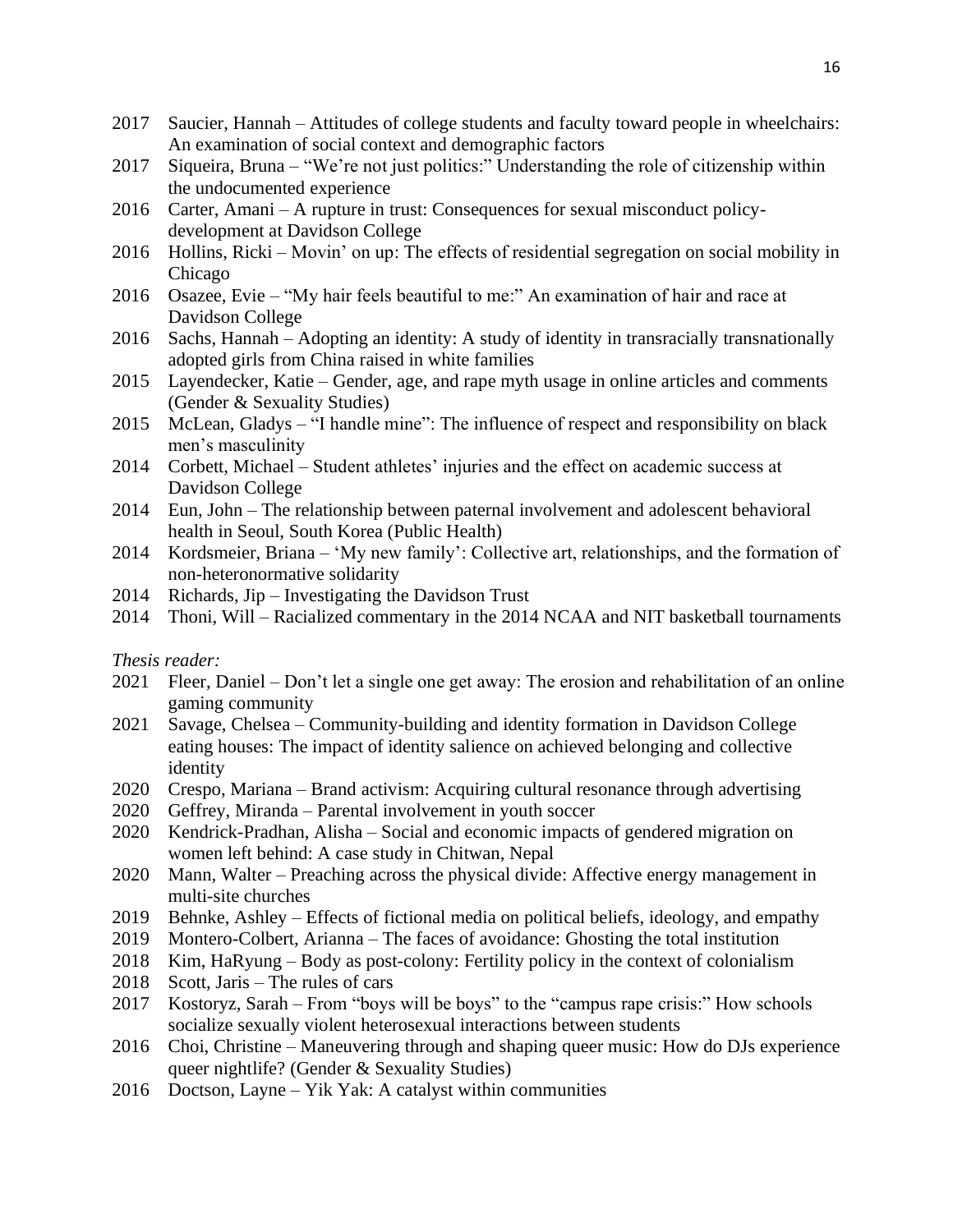- 2015 Becker, Genevieve Promotoras of familismo y respeto: Charlotte Latina mothers and early childhood education (Gender & Sexuality Studies)
- 2015 Fairweather, Diana One label, many meanings: Comparing the experiences of gay male and lesbian members of three "LGBT-affirming" churches
- 2015 Rufh, Courtney I still feel a weight on my shoulders: First-generation students at Davidson
- 2014 Taylor, Sam Gay masculinities: An examination of egalitarian narratives on gender
- 2014 Wilkes, Emily "I'm not a feminist": Women clergy's constructions of gender identities and subsequent participation in identity politics

# **SERVICE**

## **Editorial Appointments**

Editor-in-Chief, *Journal of Family Studies*, 2021 – present Co-Editor, *International review of leave policies and research*, 2020 – present Associate Editor, *Journal of Family Studies*, 2018 – 2021 Associate Editor, *Gender, Sex and Sexuality Studies*, 2016 – present Board of Editors, *Social Sciences*, 2017 – present Associate Board, *Work, Employment and Society*, 2011 – 2013 Assistant Editor, *Demography*, 1994 – 1995

## **Ad-Hoc Reviewer**

*Journals*

*Acta Sociologica, American Sociological Review, Applied Research in Quality of Life, Community, Work & Family, Demographic Research, Demography, European Sociological Review, Families, Relationships and Societies, Family Relations, Gender & Society, Gender Issues, Gender, Work & Organization, International Journal of Comparative Sociology, International Journal of Workplace Health Management, Journal of Adolescence, Journal of Comparative Family Studies, Journal of Family Issues, Journal of Family Studies, Journal of Homosexuality, Journal of International and Comparative Social Policy, Journal of Marriage and Family, Journal of Men's Studies, Journal of Population Research, Journal of Social and Personal Relationships, Marriage & Family Review, Men and Masculinities, Population Review, Psychology of Men & Masculinities, Research on Aging, Scandinavian Journal of Psychology, Sex Roles, Social Currents, Social Forces, Social Inclusion, Social Networks, Social Policy & Administration, Social Problems, Social Psychology Quarterly, Social Science Quarterly, Social Science Research, Sociological Focus, Sociological Forum, Sociological Inquiry, Sociological Perspectives, Sociological Quarterly, Socius, Vienna Yearbook of Population Research, Work, Employment and Society*

*Books* New York University Press, Routledge, Rutgers University Press

# **Other Professional Service**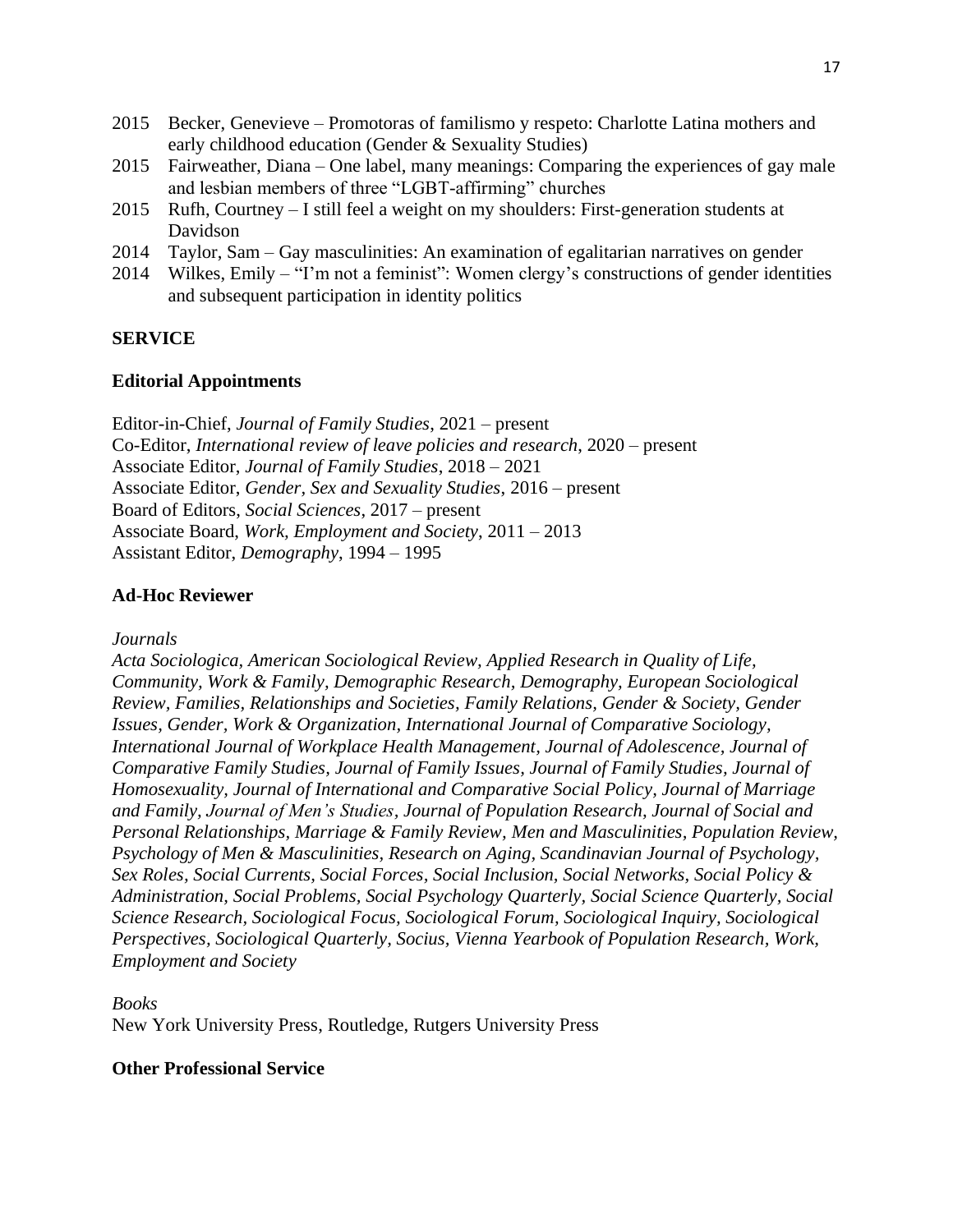US Fulbright Selection Committee, 2014, 2015, 2019 UK Fulbright Selection Committee, 2014, 2015, 2016 Kanter Award Committee (Excellence in Work-Family Research), 2002, 2004-05, 2012-13, 2015-16, 2017-2020 American Sociological Association Sexualities Section, Nominations Committee, 2020 Sex & Gender Section, Distinguished Book Award Committee, 2010 Family Section, Goode Book Award Committee, 2009 Task Force on Sociology and General Education, 2005/2006 Southern Sociological Society President-elect, 2022 Annual Meeting Program Committee, 2012, 2015 Chair, Publications Committee, 2020 – present Publications Committee, 2011 – 2012, 2018 – present International Sociological Association World Congress, Organizer, 2014

## **College Service**

Chair, Department of Sociology, 2006 – 2012, 2015 – 2016, 2020 – Admission and Financial Aid Committee, 2019 – 2021 Academic Strategic Planning Steering Committee, 2019 – 2021 Thesis Coordinator, Department of Sociology, 2013 – 2016, 2018 – 2020 Data Science Interdisciplinary Minor Advisory Committee, 2018 – present Faculty Hearings Committee, 2016 – 2019 Psychology Search Committee, 2018 Graduate Scholarships and Fellowships Committee, 2016 – 2018 Schedule Coordinator, Department of Sociology, 2016 – 2017 Professional Affairs Committee, Chair 2015 – 2016, Member 2013 – 2016 Pre-medical Advisory Committee Evaluation Subcommittee, 2003 – 2015 Gender & Sexuality Studies, Founding Member, 2012 IRB, Chair 2010 – 2012, Member 2003 – 2005, 2008 – 2010 Academic Computing Committee, 2009 – 2012 Review Board, Chair 2003 – 2004, 2006 – 2008, Member 2001 – 2002 Career Advisory Committee, 2000 – 2004 Student Conduct Council, 2000 – 2001 Co-Organizer, Faculty Research Group, 2008 – 2010

#### **Professional Association Memberships**

American Sociological Association Sections – Family, Sociology of Sex and Gender, Sociology of Sexualities Council on Contemporary Families International Network on Leave Policies & Research International Sociological Association Research Networks – RC06 Family Research National Council on Family Relations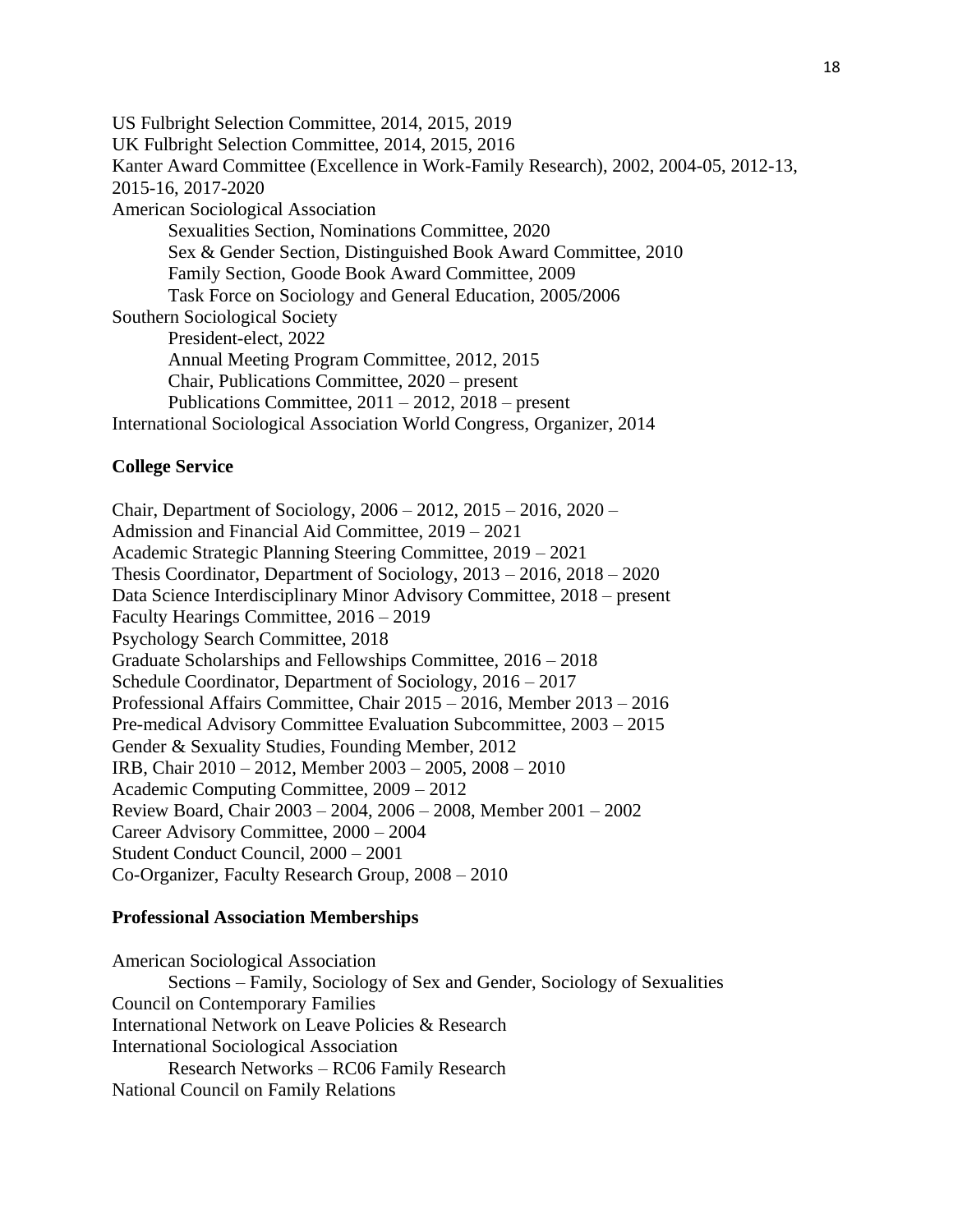## **SELECED MEDIA/WRITING APPEARENCES**

- 2021 Research cited in "Mike Trout turns 30: Already a generational star, can Angel's flight reach Ruth, Bonds and Mays?" *USA Today*, August 7, 2021.
- 2021 Quoted in "For women, remote work is a blessing and a curse," *Vox*, July 13, 2021. <https://www.vox.com/recode/22568635/women-remote-work-home>
- 2021 Quoted in "A GOP congressman called paid family leave a 'perk.' This congresswoman fired back," *The Lily*, June 25, 2021. [https://www.thelily.com/a-gop-congressman-called](https://www.thelily.com/a-gop-congressman-called-paid-family-leave-a-perk-this-congresswoman-fired-back/)[paid-family-leave-a-perk-this-congresswoman-fired-back/](https://www.thelily.com/a-gop-congressman-called-paid-family-leave-a-perk-this-congresswoman-fired-back/)
- 2021 Quoted in "I'm a stay-at-home dad. I was guaranteed I could get my job back, but now my employer is backtracking. What do I do?" *Business Insider*, May 14, 2021. [https://www.businessinsider.com/career-advice-for-stay-at-home-dad-returning-to-work-](https://www.businessinsider.com/career-advice-for-stay-at-home-dad-returning-to-work-2021-5)[2021-5#](https://www.businessinsider.com/career-advice-for-stay-at-home-dad-returning-to-work-2021-5)
- 2021 Quoted in "Most new parents have 0 days of paid leave. Everyone could have 12 weeks under Biden's plan," *The Lily*, April 28, 2021. [https://www.thelily.com/12-weeks-of-paid](https://www.thelily.com/12-weeks-of-paid-leave-could-become-universal-under-bidens-new-plan-its-a-once-in-a-generation-opportunity/)[leave-could-become-universal-under-bidens-new-plan-its-a-once-in-a-generation](https://www.thelily.com/12-weeks-of-paid-leave-could-become-universal-under-bidens-new-plan-its-a-once-in-a-generation-opportunity/)[opportunity/](https://www.thelily.com/12-weeks-of-paid-leave-could-become-universal-under-bidens-new-plan-its-a-once-in-a-generation-opportunity/)
- 2021 Quoted in "Paternity leave helps women, men and businesses but its adoption isn't equitable," *Forbes*, March 18, 2021. [https://www.forbes.com/sites/christiankreznar/2021/03/18/paternity-leave-helps-women](https://www.forbes.com/sites/christiankreznar/2021/03/18/paternity-leave-helps-women-men-and-businesses-but-its-adoption-isnt-equitable/?sh=3e77cc7b7985)[men-and-businesses-but-its-adoption-isnt-equitable/?sh=3e77cc7b7985](https://www.forbes.com/sites/christiankreznar/2021/03/18/paternity-leave-helps-women-men-and-businesses-but-its-adoption-isnt-equitable/?sh=3e77cc7b7985)
- 2021 Cited in "3 ways companies can offer father-friendly policies that empower women," posted on several media outlets in February 2021 – Yahoo!, Fatherly, Caspar Star Tribune, tdn.com, Kenosha News, Tulsa World – Link: <https://www.yahoo.com/lifestyle/3-ways-companies-offer-father-200706503.html>
- 2021 Appeared on The Attitude with Arnie Arnesen (WNHN 94.7 radio), January 1, 2021. Link: <http://www.wnhnfm.org/the-attitude-w-arnie-arnesen.html>
- 2020 Quoted in "Do employers deepen gender inequity by giving moms more leave?," *HRDive*, September 2, 2020. [https://www.hrdive.com/news/do-employers-deepen-gender-inequity](https://www.hrdive.com/news/do-employers-deepen-gender-inequity-by-giving-moms-more-leave/584604/)[by-giving-moms-more-leave/584604/](https://www.hrdive.com/news/do-employers-deepen-gender-inequity-by-giving-moms-more-leave/584604/)
- 2020 Cited in "Paternity leave is ignored by corporate America and that's a problem for women," *USA Today*, August 31, 2020. [https://www.usatoday.com/story/money/2020/08/31/lack-paternity-leave-problem-moms](https://www.usatoday.com/story/money/2020/08/31/lack-paternity-leave-problem-moms-and-dads-study-finds/5662562002/)[and-dads-study-finds/5662562002/](https://www.usatoday.com/story/money/2020/08/31/lack-paternity-leave-problem-moms-and-dads-study-finds/5662562002/)
- 2020 Cited in "How unequal paid parental leave for men and women can reinforce gender inequality at Fortune 500 firms," *CNBC*, August 26, 2020. [https://www.cnbc.com/2020/08/26/many-fortune-500-firms-shortchange-dads-on-paid](https://www.cnbc.com/2020/08/26/many-fortune-500-firms-shortchange-dads-on-paid-parental-leave-study-finds.html)[parental-leave-study-finds.html](https://www.cnbc.com/2020/08/26/many-fortune-500-firms-shortchange-dads-on-paid-parental-leave-study-finds.html)
- 2020 "Fixing parental leave: The six month solution," *The Society Pages*, Council on Contemporary Families Blog, April 14, 2020. <https://thesocietypages.org/ccf/2020/04/14/fixing-parental-leave-the-six-month-solution/>
- 2020 Quoted in "In financial services, entrenched culture lags improving parental leave policies," *LinkedIn*, February 18, 2020.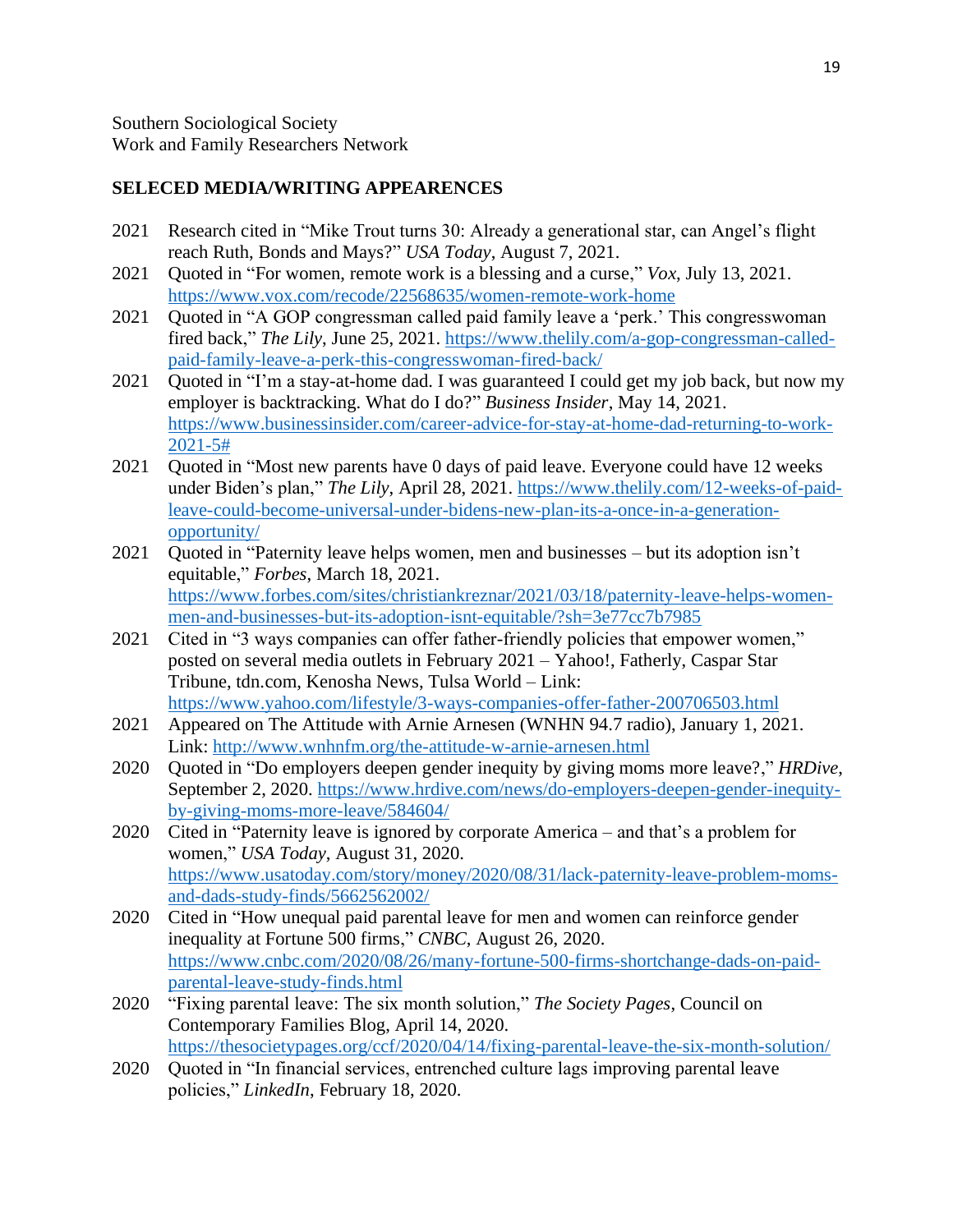[https://www.linkedin.com/pulse/financial-services-entrenched-culture-lags-improving](https://www.linkedin.com/pulse/financial-services-entrenched-culture-lags-improving-banerjee-cfa/)[banerjee-cfa/](https://www.linkedin.com/pulse/financial-services-entrenched-culture-lags-improving-banerjee-cfa/)

- 2020 Appeared on All Sides with Ann Fisher (WOSU public radio), January 30, 2020. Link: <https://radio.wosu.org/post/paid-parental-leave#stream/0>
- 2019 Quoted in "Davidson College survey highlights longterm impact of Habitat home ownership," *Record & Landmark*, August 16, 2019. [https://www.statesville.com/news/local/davidson-college-survey-highlights-longterm](https://www.statesville.com/news/local/davidson-college-survey-highlights-longterm-impact-of-habitat-home-ownership/article_91bf2923-6f16-53a7-9ba0-a8c5f2e2d48c.html)[impact-of-habitat-home-ownership/article\\_91bf2923-6f16-53a7-9ba0-a8c5f2e2d48c.html](https://www.statesville.com/news/local/davidson-college-survey-highlights-longterm-impact-of-habitat-home-ownership/article_91bf2923-6f16-53a7-9ba0-a8c5f2e2d48c.html)
- 2018 "2018's Best & Worst States for Working Dads," *WalletHub*, June 11, 2018. <https://wallethub.com/edu/best-and-worst-states-for-working-dads/13458/#gayle-kaufman>
- 2017 "The Importance of Gender Equity in Parental Leave," *The Good Men Project*, June 28, 2017. [https://goodmenproject.com/families/the-importance-of-gender-equity-in-parental](https://goodmenproject.com/families/the-importance-of-gender-equity-in-parental-%09leave-wcz/)[leave-wcz/](https://goodmenproject.com/families/the-importance-of-gender-equity-in-parental-%09leave-wcz/)
- 2016 "Parents Adopt More Sexist Attitudes About Who Does What After a Baby is Born Except if They are Swedish," *Fatherhood Global*, December 9, 2016. URL: <https://fatherhood.global/parents-sexist-attitudes-swedish/>
- 2016 "Parental Leave Policy," *Davidson Journal*, October 24, 2016. URL: <http://davidsonjournal.davidson.edu/2016/10/in-perspective/>
- 2016 "Fathers Also Want to 'Have it All,' Study Says," *The Conversation*, June 15, 2016. URL: <https://theconversation.com/fathers-also-want-to-have-it-all-study-says-60910>
- 2016 "Swedish Parents Sustain Belief in Gender Equality When They Have Children, Unlike in Other Countries," *Child & Family Blog*, March 8, 2016. URL: <https://childandfamilyblog.com/swedish-parents-gender-equality/>
- 2016 Appeared on the Matt Townsend Show (BYU radio), July 21, 2016. Link: [https://www.byuradio.org/episode/f2f07cdd-675f-4616-9111-e472c873956c/the-matt](https://www.byuradio.org/episode/f2f07cdd-675f-4616-9111-e472c873956c/the-matt-%09townsend-show-digital-credibility-fathers-contestant-on-america-s-got-%09talent?playhead=3642&autoplay=true)[townsend-show-digital-credibility-fathers-contestant-on-america-s-got](https://www.byuradio.org/episode/f2f07cdd-675f-4616-9111-e472c873956c/the-matt-%09townsend-show-digital-credibility-fathers-contestant-on-america-s-got-%09talent?playhead=3642&autoplay=true)[talent?playhead=3642&autoplay=true](https://www.byuradio.org/episode/f2f07cdd-675f-4616-9111-e472c873956c/the-matt-%09townsend-show-digital-credibility-fathers-contestant-on-america-s-got-%09talent?playhead=3642&autoplay=true)
- 2016 Quoted in *Men's Journal* article, "Is Bill Clinton Our New Model Husband?" by Elizabeth Weil, November, 2016, [http://www.mensjournal.com/features/articles/is-bill-clinton-our](http://www.mensjournal.com/features/articles/is-bill-clinton-our-%09new-model-husband-w448002)[new-model-husband-w448002](http://www.mensjournal.com/features/articles/is-bill-clinton-our-%09new-model-husband-w448002)
- 2016 Quoted in "Affording child care in America: Four essential reads," *The Conversation*, September 14, 2016. URL: [http://theconversation.com/affording-child-care-in-america](http://theconversation.com/affording-child-care-in-america-four-essential-reads-65445)[four-essential-reads-65445](http://theconversation.com/affording-child-care-in-america-four-essential-reads-65445)
- 2014 It's not a Bad Idea to Shine a Light on Super Dads, *The Good Men Project*, January 25, 2014,<http://goodmenproject.com/families/shining-light-super-dads-bad-idea-kt/>
- 2014 Quoted in *Esquire*, The Downsides of Being a Dad, Richard Dorment, June 12, 2014, [http://www.esquire.com/blogs/news/downsides-of-being-a](http://www.esquire.com/blogs/news/downsides-of-being-a-%09dad?click=smart&kw=ist&src=smart&mag=ESQ&link=http://www.esquire.com/blogs/ne%09ws/downsides-of-being-a-dad)[dad?click=smart&kw=ist&src=smart&mag=ESQ&link=http://www.esquire.com/blogs/ne](http://www.esquire.com/blogs/news/downsides-of-being-a-%09dad?click=smart&kw=ist&src=smart&mag=ESQ&link=http://www.esquire.com/blogs/ne%09ws/downsides-of-being-a-dad) [ws/downsides-of-being-a-dad](http://www.esquire.com/blogs/news/downsides-of-being-a-%09dad?click=smart&kw=ist&src=smart&mag=ESQ&link=http://www.esquire.com/blogs/ne%09ws/downsides-of-being-a-dad)
- 2014 Quoted in CNBC, Some dads are just saying no to career opportunities, Allison Linn, June 15, 2014,<http://www.cnbc.com/id/101755874>
- 2014 Panelist on Webinar for Care.com entitled "What About Dads?: Supporting Fathers in the Workplace," June 24, 2014.
- 2014 Quoted in *Washingtonian*, Dads want to have it all too, Brooke Lea Foster, September 2, 2014 [http://www.washingtonian.com/articles/work-education/dads-want-to-have-it](http://www.washingtonian.com/articles/work-education/dads-want-to-have-it-all-%09too/)all- [too/](http://www.washingtonian.com/articles/work-education/dads-want-to-have-it-all-%09too/)